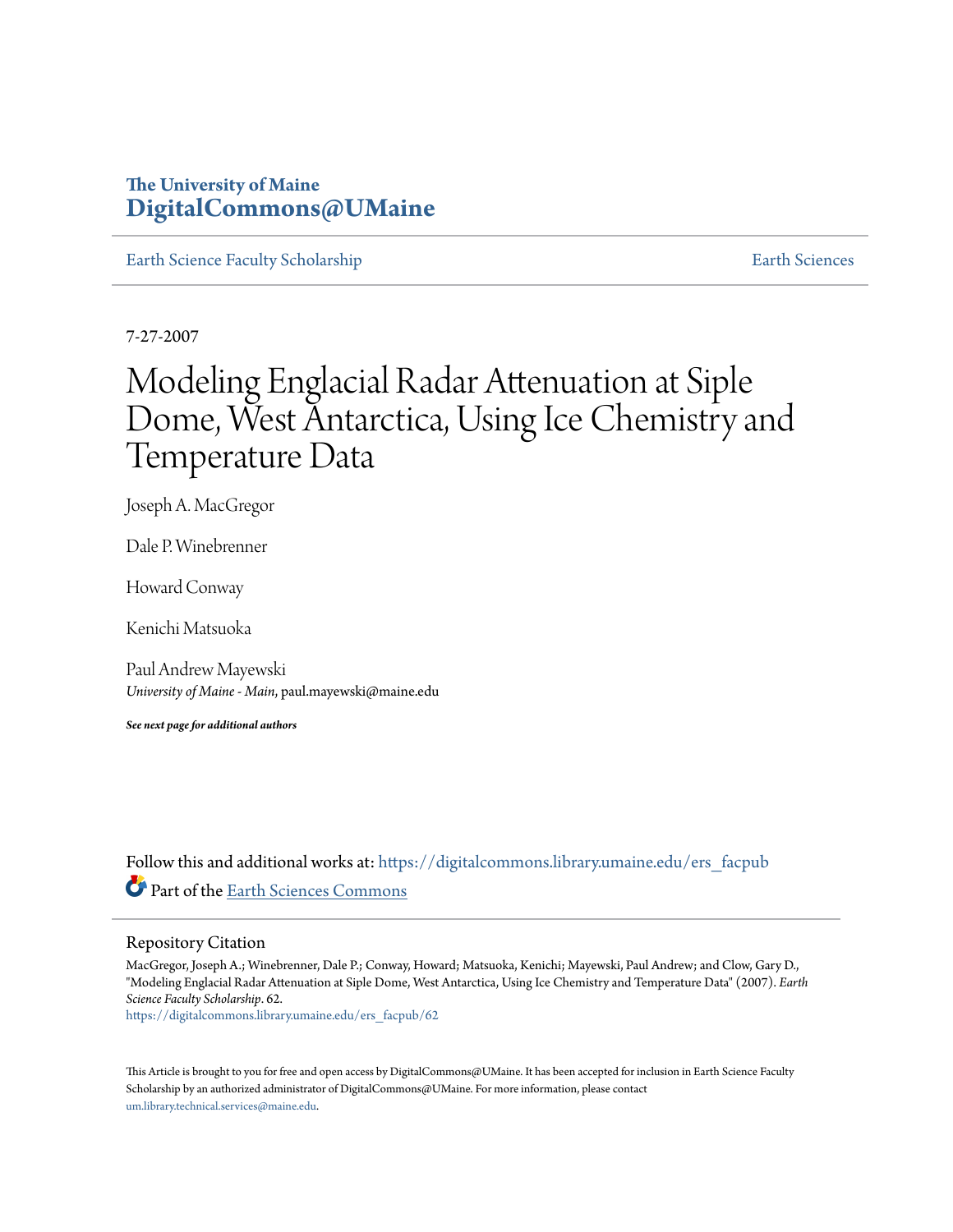#### **Authors**

Joseph A. MacGregor, Dale P. Winebrenner, Howard Conway, Kenichi Matsuoka, Paul Andrew Mayewski, and Gary D. Clow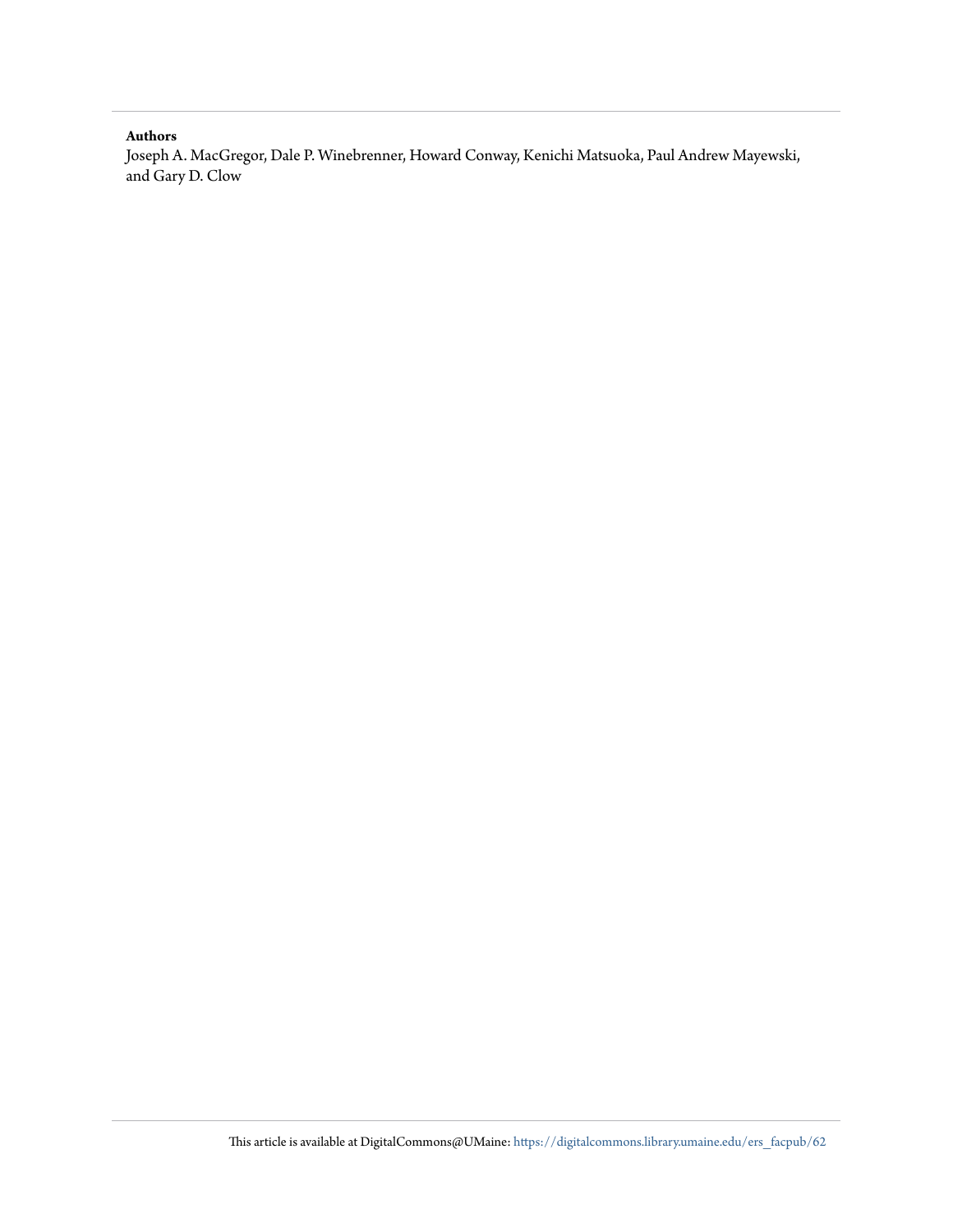## Modeling englacial radar attenuation at Siple Dome, West Antarctica, using ice chemistry and temperature data

Joseph A. MacGregor,<sup>1</sup> Dale P. Winebrenner,<sup>2</sup> Howard Conway,<sup>1</sup> Kenichi Matsuoka,<sup>1</sup> Paul A. Mayewski,<sup>3</sup> and Gary D. Clow<sup>4</sup>

Received 25 October 2006; revised 16 March 2007; accepted 20 April 2007; published 27 July 2007.

[1] The radar reflectivity of an ice-sheet bed is a primary measurement for discriminating between thawed and frozen beds. Uncertainty in englacial radar attenuation and its spatial variation introduces corresponding uncertainty in estimates of basal reflectivity. Radar attenuation is proportional to ice conductivity, which depends on the concentrations of acid and sea-salt chloride and the temperature of the ice. We synthesize published conductivity measurements to specify an ice-conductivity model and find that some of the dielectric properties of ice at radar frequencies are not yet well constrained. Using depth profiles of ice-core chemistry and borehole temperature and an average of the experimental values for the dielectric properties, we calculate an attenuation rate profile for Siple Dome, West Antarctica. The depth-averaged modeled attenuation rate at Siple Dome (20.0  $\pm$  5.7 dB km<sup>-1</sup>) is somewhat lower than the value derived from radar profiles  $(25.3 \pm 1.1$  dB km<sup>-1</sup>). Pending more experimental data on the dielectric properties of ice, we can match the modeled and radar-derived attenuation rates by an adjustment to the value for the pure ice conductivity that is within the range of reported values. Alternatively, using the pure ice dielectric properties derived from the most extensive single data set, the modeled depth-averaged attenuation rate is 24.0  $\pm$ 2.2 dB  $\text{km}^{-1}$ . This work shows how to calculate englacial radar attenuation using ice chemistry and temperature data and establishes a basis for mapping spatial variations in radar attenuation across an ice sheet.

Citation: MacGregor, J. A., D. P. Winebrenner, H. Conway, K. Matsuoka, P. A. Mayewski, and G. D. Clow (2007), Modeling englacial radar attenuation at Siple Dome, West Antarctica, using ice chemistry and temperature data, J. Geophys. Res., 112, F03008, doi:10.1029/2006JF000717.

#### 1. Introduction

[2] Radio-echo sounding is a proven tool for characterizing the geometry, internal structure and subglacial environment of ice sheets and glaciers [*Bogorodsky et al.*, 1985]. The basal echo intensity is of special interest because it can be diagnostic of thawed/frozen conditions at the bed. However, the basal echo intensity depends not only on the dielectric properties and roughness of the basal interface but also on the characteristics of the radar system, power losses from scattering, birefringence, geometric spreading and attenuation within the overlying ice. It is therefore necessary to account for those system characteristics and englacial

Copyright 2007 by the American Geophysical Union. 0148-0227/07/2006JF000717

power losses, especially attenuation, to calculate the basal reflectivity.

[3] Relatively little is known about englacial attenuation and its spatial variation. Here we investigate power losses caused by dielectric absorption. Previous studies have accounted for attenuation either by making measurements over an ice shelf where the theoretical reflectivity at the icewater interface is known [e.g., Shabtaie et al., 1987; Bentley et al., 1998], empirically [e.g., Gades et al., 2000] or by using a temperature-attenuation relationship [e.g., Peters et al., 2005]. Corr et al. [1993] interpreted differences in radar-derived attenuation in two Antarctic ice shelves to be caused by differences in impurity concentrations. Miners et al. [2002] and Eisen et al. [2003] included attenuation in modeling studies of englacial reflections, but these studies focused on matching reflections and ice-core data rather than attenuation.

[4] Englacial attenuation is proportional to electrical conductivity. Frequencies typically used to sound deep ice range from 1 to 300 MHz [e.g., Gogineni et al., 1998; Gades et al., 2000; Matsuoka et al., 2002] and frequencies less than 10 MHz are particularly well suited to measuring attenuation [Winebrenner et al., 2003]. This frequency range is within the ac conductivity ''plateau'', which is above the

<sup>&</sup>lt;sup>1</sup>Department of Earth and Space Sciences, University of Washington, Seattle, Washington, USA. <sup>2</sup>

<sup>&</sup>lt;sup>2</sup>Polar Science Center, Applied Physics Laboratory, University of Washington, Seattle, Washington, USA. <sup>3</sup>

<sup>&</sup>lt;sup>3</sup>Climate Change Institute, University of Maine at Orono, Orono, Maine, USA. <sup>4</sup>

U.S. Geological Survey, Lakewood, Colorado, USA.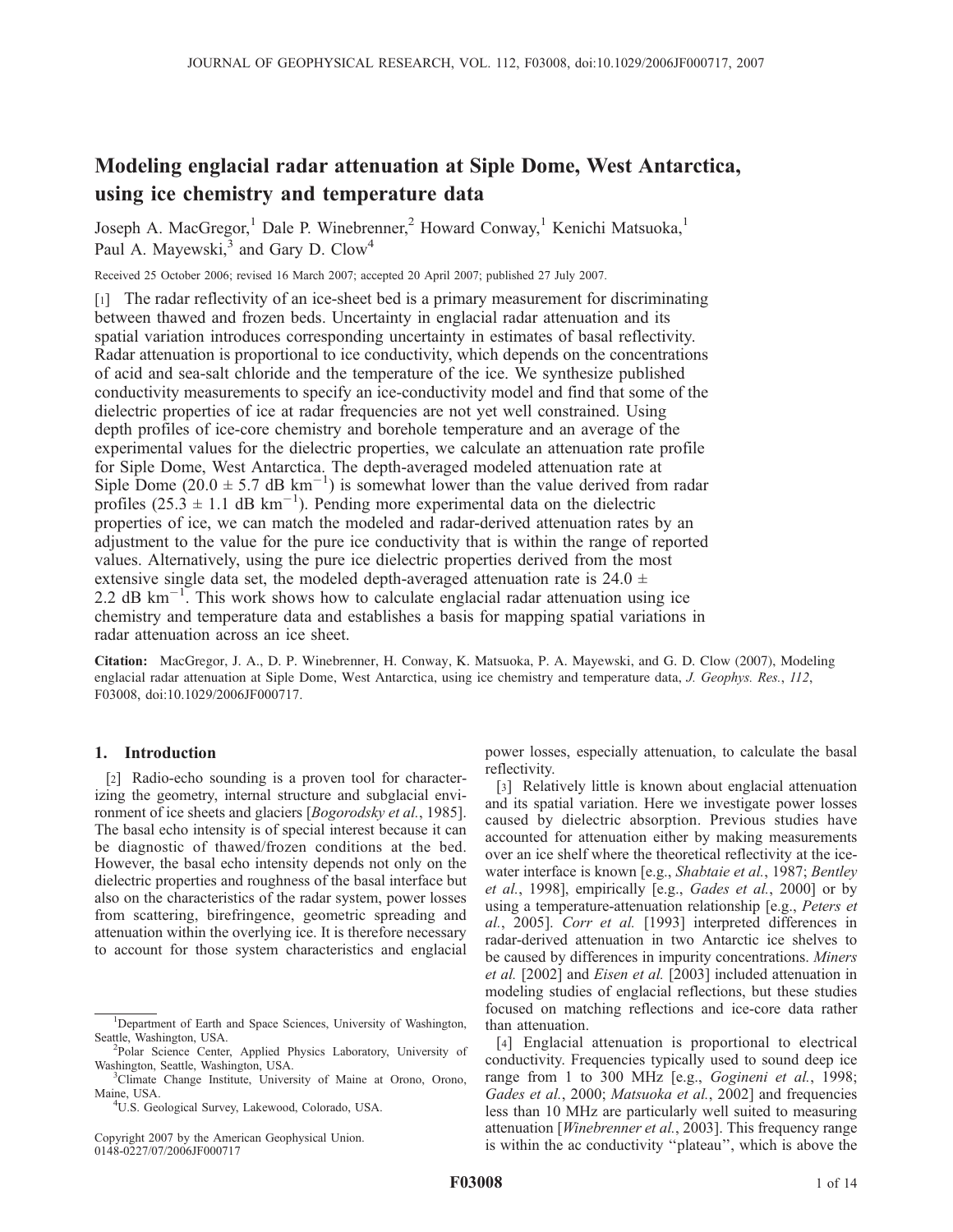Debye dispersion  $(\sim 0.01 \text{ MHz})$  and below the low-frequency tail of the infrared resonance that begins at  $\sim$  5 GHz [Moore and Fujita, 1993]. The high-frequency  $(0.1 - 300 \text{ MHz})$ conductivity of ice depends on its impurity concentrations and its temperature.

[5] Observations from Siple Dome, West Antarctica  $(81.7°S, 148.8°W)$ , provide a unique opportunity to test a model of radar attenuation. Siple Dome has been the site of extensive glaciological investigations, including a 1004-m ice core to the bed [Gow and Engelhardt, 2000]. A borehole temperature profile and measurements of major-ion concentrations along most of the ice core provide the data necessary to model of attenuation. In addition, Winebrenner et al. [2003] used ground-based radar profiles from Jacobel et al. [1996] to calculate englacial radar attenuation at Siple Dome. Ice thickness varies by several hundred meters across the dome. On the basis of assumptions of constant basal reflectivity and depth-averaged attenuation along the radar profiles, they calculated a depth-averaged attenuation rate of 25.9 dB  $km^{-1}$ .

[6] Here we use published conductivity measurements to specify a conductivity model that depends on the impurity concentrations and temperature of the ice. We then use depth profiles of major-ion concentrations and temperature as inputs into the ice-conductivity model and calculate an attenuation rate profile for Siple Dome. Finally, we compare the depth-averaged modeled attenuation rate to the value derived from radar profiling data.

#### 2. High-Frequency Conductivity of Ice

[7] Methods for measuring the high-frequency conductivity of ice cores, summarized by Wolff [2000], include dielectric profiling (DEP) [e.g., Moore et al., 1992a], complex conductivity measurements (CCM) and ac electrical conductivity measurements (AC-ECM) [e.g., Sugiyama et al., 2000]. These measurements are typically made at constant temperature on extracted ice cores. However, the high-frequency conductivity of ice consists of several components that have separate temperature dependencies; measurements of conductivity at a constant temperature are not sufficient to describe the englacial conductivity of ice sheets that are not isothermal. Below we describe a conductivity model that allows for the depth variations of ice chemistry and temperature that are typically observed in ice sheets.

#### 2.1. Conductivity Model

[8] The high-frequency conductivity of pure ice is due to the polarization of individual H<sub>2</sub>O molecules, ionic defects  $(H<sub>3</sub>O<sup>+</sup>$  and OH<sup>-</sup>) and Bjerrum defects in the presence of an alternating electric field [Petrenko and Whitworth, 1999]. The high-frequency conductivity of meteoric polar ice is also linearly dependent on its molar concentrations of acid  $(H<sup>+</sup>)$ , sea-salt chloride (ss Cl<sup>-</sup>) and ammonium (NH<sub>4</sub>) [e.g., Moore and Fujita, 1993; Petrenko and Whitworth, 1999; Fujita et al., 2000]. The conductivity contribution of pure ice and each of these impurities have separate Arrheniusform temperature dependencies. Conduction mechanisms in ice are not yet fully understood [Wolff et al., 1997; Wolff, 2000]. The  $H^+$  contribution is generally attributed to con-

centrations of acid in quasi-liquid layers at grain boundaries [Moore and Fujita, 1993; Wolff et al., 1997], although acids may also be present outside the grain boundaries [Cullen and Baker, 2001; Barnes and Wolff, 2004]. The ss  $Cl^$ contribution is probably caused by  $\text{ss}$  Cl<sup>-</sup> ions that form Bjerrum-L defects [Moore et al., 1992a; Moore and Fujita, 1993], while the ammonium contribution is probably caused by  $\text{NH}_4^+$  ions that form Bjerrum-D defects [Moore et al., 1994; Wolff et al., 1997].

[9] We assume that the total conductivity  $\sigma$  at Siple Dome can be represented by an empirical function of the form [e.g., Corr et al., 1993]

$$
\sigma = \sigma_{\text{pure}} \exp\left[\frac{E_{\text{pure}}}{k} \left(\frac{1}{T_r} - \frac{1}{T}\right)\right] + \mu_{\text{H}^+} [\text{H}^+] \exp\left[\frac{E_{\text{H}^+}}{k} \left(\frac{1}{T_r} - \frac{1}{T}\right)\right] + \mu_{\text{ss CI}^-} [\text{ss CI}^-] \exp\left[\frac{E_{\text{ssCI}^-}}{k} \left(\frac{1}{T_r} - \frac{1}{T}\right)\right],\tag{1}
$$

where  $\sigma_{\text{pure}}$  is the pure ice conductivity,  $\mu_{\text{H+}}$  and  $\mu_{\text{ss Cl}}$  are molar conductivities,  $E_{\text{pure}}$ ,  $E_{\text{H+}}$  and  $E_{\text{ss Cl-}}$  are activation energies,  $k$  is Boltzmann's constant,  $\overline{T}$  is temperature in Kelvin and  $T_r = 251$  K is a reference temperature.

[10] Although [NH<sub>4</sub>] is high in Greenland, it is generally small in meteoric ice in Antarctica [Legrand and Mayewski, 1997]. Measurements from the 150-m 1994 Siple Dome core indicate that the mean value of  $[NH_4^+]$  is only 0.13  $\mu$ M [Mayewski et al., 1995], where  $M = \text{mol} \, L^{-1}$ . Moore et al. [1994] found that the molar conductivity of NH<sub>4</sub> at  $-15^{\circ}$ C is 1.0 S m<sup>-1</sup>M<sup>-1</sup>. At Siple Dome, the product of [NH<sub>4</sub>] and its molar conductivity is generally more than an order of magnitude smaller than that for  $H^+$  or ss  $Cl^-$ , so we ignore its contribution to conductivity in this study.

[11] Conductivity increases with firn density but its density dependence is not yet well known [Barnes et al., 2002]. In the upper firn layer, we correct each conductivity component in (1) for density using a conductivity-density model suggested by Barnes et al. [2002], which includes a Looyenga mixing model for the pure ice and ss Cl<sup>-</sup> components and a percolation model for the  $H^+$  component. While *Barnes et al.* [2002] focused on the conductivitydensity relationship of  $H_2SO_4$ , we assume that the percolation model is valid for all acids (section 2.3.2).

#### 2.2. Synthesis of Experimental Data

#### 2.2.1. Reported Dielectric Properties

[12] Table 1 shows reported experimental values for each of the dielectric properties in (1) and the mean and standard deviation of each dielectric property. Here we use the mean and standard deviation of the dielectric properties to calculate the total conductivity and its uncertainty. References given in Table 1 are those that originally reported the measurements; the footnotes discuss any adjustments that have been made to the original reported values. Activation energies in Table 1 are only reported from experiments that measured conductivity over a range of temperatures.

[13] Several conductivity experiments are not reported in Table 1. We do not use values of the pure ice dielectric properties derived from experiments at microwave frequencies because those data may be affected by the lowfrequency tail of the infrared resonances. We include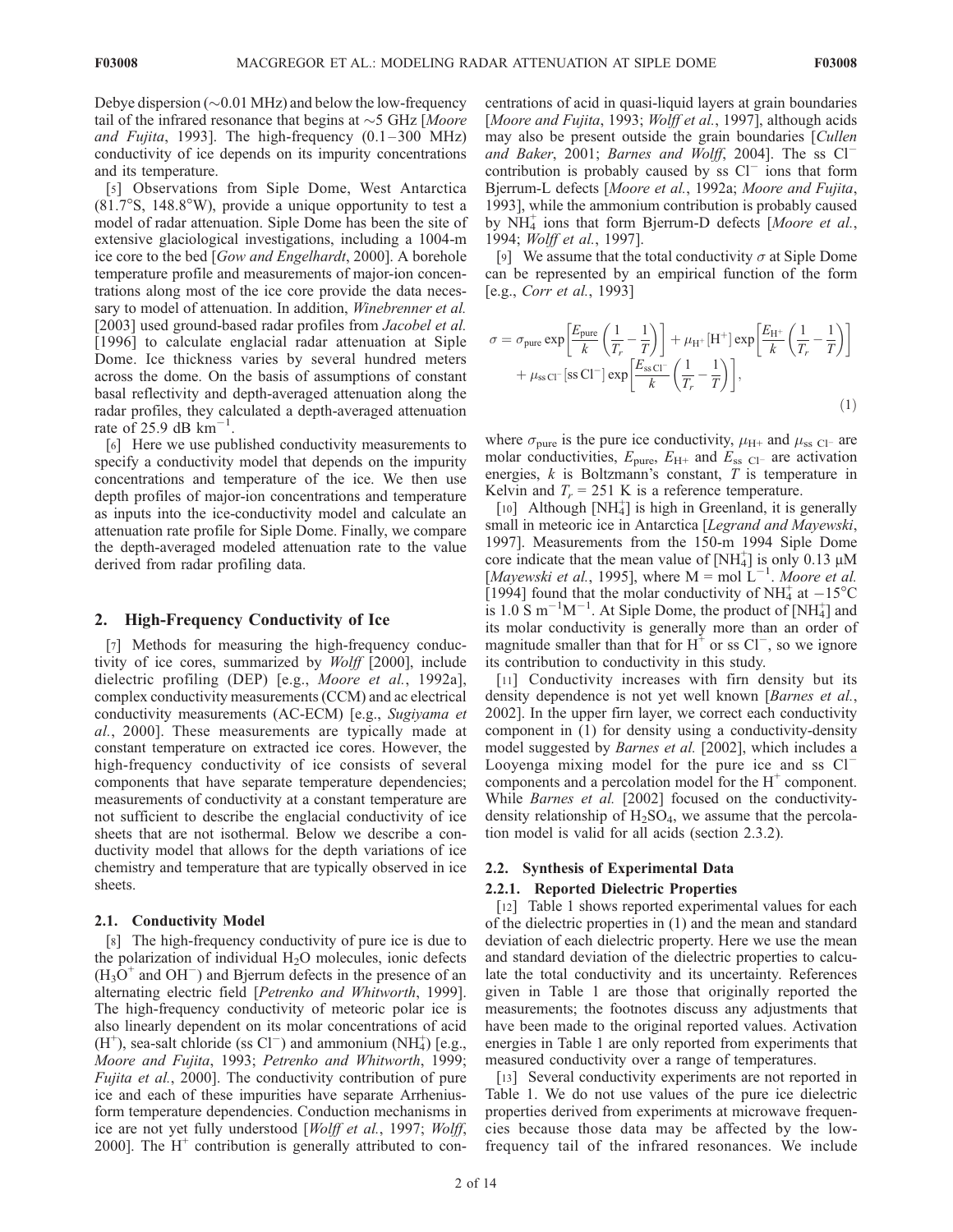Table 1. Observed, Mean, and Standard Deviation of the Dielectric Properties Used in the Conductivity Model Given in Equation (1)<sup>a</sup>

| Reference      | Ice Type                       | Temperature,<br>K | Frequency,<br><b>MHz</b> | $E_{\text{pure}}$<br>eV | $E_{\text{H+}}$<br>eV | $E_{\rm ss}$ Cl <sup>-</sup> ,<br>eV | $\sigma_{pure}$<br>$\mu S$ m <sup>-1</sup> | $\mu_{\text{H+}}$<br>$S \; m^{-1}M^{-1}$ | $\mu_{ss}$ Cl <sup>-</sup> ,<br>$S \; m^{-1}M^{-1}$ |
|----------------|--------------------------------|-------------------|--------------------------|-------------------------|-----------------------|--------------------------------------|--------------------------------------------|------------------------------------------|-----------------------------------------------------|
|                | lab-grown pure                 | $225 - 265$       | 0.02                     | 0.61                    | $\cdots$              | $\cdots$                             | 4.5                                        | $\cdots$                                 | $\cdots$                                            |
| 2              | lab-grown pure                 | $248 - 272$       | $35 - 60$                | $0.51 \pm 0.01^b$       | .                     | $\cdots$                             | $9.2 \pm 0.2^b$                            | $\cdots$                                 | .                                                   |
| 3              | lab-grown pure                 | $123 - 263$       | 0.1                      | $0.585 \pm 0.024$       | .                     | $\cdots$                             | $\cdots$                                   | $\cdots$                                 | $\cdots$                                            |
| $\overline{4}$ | ice core                       | 251               | 0.1                      | $\cdots$                | .                     | $\cdot$ $\cdot$ $\cdot$              | (12.7)<br>$\pm 0.3)^c$                     | $2.57 \pm 0.09^{\rm d}$                  | $0.43 \pm 0.01^{\circ}$                             |
| 5              | lab-grown doped                | $243 - 268$       | 9700                     | $\cdots$                | 0.195                 | $\cdots$                             | $\cdots$                                   | $3.5 \pm 0.3$                            | $\cdots$                                            |
| 6              | ice core                       | $203 - 273$       | 0.3                      | .                       | $0.26 \pm 0.03$       | $0.19 \pm 0.02$                      | $\cdots$                                   | .                                        | $\ddotsc$                                           |
| 7              | ice core                       | 251               | 0.3                      | $\cdots$                | .                     | $\cdots$                             | $(6.1 \pm 0.6)^{1}$                        | $3.66 \pm 0.16^g$                        | $\cdots$                                            |
| 8              | ice core                       | 258               | 0.3                      | $\cdots$                | .                     | $\cdots$                             | $\cdots$                                   | $3.5 \pm 0.5^{\rm h}$                    | $\cdots$                                            |
| 9              | lab-grown doped                | $240 - 264$       | $0.1 - 5$                | $0.51 \pm 0.01^1$       | $0.20 \pm 0.01$       | $\cdots$                             | $6.0 \pm 0.1^1$                            | $2.3 \pm 1.0$                            | $\cdots$                                            |
| 10             | lab-grown doped                | $193 - 271$       | 5000                     | $\cdots$                | $0.16^{1}$            | $\cdot$ $\cdot$ $\cdot$              | $\cdots$                                   | 3.0 <sup>k</sup>                         | $\cdot$ $\cdot$ $\cdot$                             |
| 11             | ice core                       | 253               |                          | $\cdots$                | .                     | $\cdots$                             | $\cdots$                                   | $3.1 \pm 0.7$                            | $\cdots$                                            |
| 12             | ice core                       | 258               | 0.1                      | $\cdots$                | $\cdots$              | $\cdots$                             | $(4.9 \pm 1.0)^{T}$                        | $3.8^{1}$                                | $(1.0)^{m}$                                         |
| This study     | Mean and<br>standard deviation |                   |                          | $0.55 \pm 0.05$         | $0.20 \pm 0.04$       | $0.19 \pm 0.02$                      | $(7.2 \pm 3.1)^n$<br>$6.6 \pm 2.4^p$       | $3.2 \pm 0.5$                            | $0.43 \pm 0.07$ <sup>o</sup>                        |

<sup>a</sup>The reference temperature used throughout this table and study is 251 K; values reported at a different reference temperature were adjusted to our reference temperature using the mean activation energies. References are: 1. Camplin and Glen [1973]; 2. Johari and Charette [1975]; 3. Takei and Maeno [1987]; 4. Moore et al. [1989]; 5. Fujita et al. [1992]; 6. Moore et al. [1992a]; 7. Moore et al. [1992b]; 8. Moore et al. [1994]; 9. Matsuoka et al. [1996]; 10. Matsuoka et al. [1997a]; 11. Sugiyama et al. [2000]; 12. Barnes et al. [2002]. Reasons for values in parentheses are explained in their respective footnotes. <sup>b</sup>Value is calculated using a nonlinear least-squares fit to the single crystal data at 35 and 60 MHz from Figures 2 and 3 of *Johari and Charette* [1975];

uncertainties given are the 99% confidence bounds on this fit and the fraction of explained variance is 0.97. <sup>c</sup>Corr et al. [1993] argued that organic acids contributed 8  $\mu$ S m<sup>-1</sup> to the constant value of the DEP regression reported by *Moore et al.* [1989]. However,

Moore et al. [1989] reported "very good agreement" between [H<sup>+</sup>] values from acid titration measurements and those calculated from a charge balance that did not include organic acids, so it is unlikely that large concentrations of organic acids altered the impurity concentrations used in their DEP regression (section 3.2). The reported constant value of the DEP regression is interpreted as  $\sigma_{pure}$  but ignored in the calculation of its mean and standard deviation. Value is adjusted from 1.43  $\pm$  0.05 S m<sup>-1</sup>M<sup>-1</sup> by *Moore and Fujita* [1993], who reevaluated the values of [H<sup>+</sup>] used by considering the "effective" [H<sup>+</sup>]

of  $H_2SO_4$  in the ice (section 2.3.2).

<sup>e</sup>Value is adjusted from 0.39  $\pm$  0.01 S m<sup>-1</sup>M<sup>-1</sup> by *Moore et al.* [1992a], who converted  $\mu_{\text{salt}}$  to  $\mu_{\text{ss}}$  c<sub>l</sub>.

<sup>F</sup>The reported constant value of the DEP regression is interpreted as  $\sigma_{\text{pure}}$  but ignored in the calculation of its mean and standard deviation.

Value is adjusted from 1.83  $\pm$  0.08 S m<sup>-1</sup>M<sup>-1</sup> by *Moore and Fujita* [1993], who converted the reported value to  $\mu_{H_2SO_4}$ . Their value for  $\mu_{H_2SO_4}$  is reported here as  $\mu_{H+}$  (section 2.3.2).

Mean and standard deviation of four values is reported for four separate depth ranges in the GRIP core.

i Value is calculated using a nonlinear least-squares fit to the mean conductivity of two pure ice samples between 0.5 and 1.0 MHz; uncertainties given are the 99% confidence bounds on this fit and the fraction of explained variance is 0.98.

<sup>j</sup>This is mean of values of  $E_{\text{H}_2\text{SO}_4}$  and  $E_{\text{HCl}}$ .

<sup>k</sup>This is mean of values of  $\mu_{H,SO_4}$  and  $\mu_{HCl}$ .

<sup>1</sup>Barnes et al. [2002] reported values for the molar conductivities of H<sub>2</sub>SO<sub>4</sub> and HCl, but H<sub>2</sub>SO<sub>4</sub> was the dominant impurity. Their value for  $\mu_{\text{H}_2\text{SO}_4}$  is reported here as  $\mu_{\text{H}_2}$  (section 2.3.2).

reported here as  $\mu_{H+}$  (section 2.3.2).<br><sup>m</sup>Barnes et al. [2002] stated that their value for  $\mu_{ss}$  <sub>Cl</sub>- is not "well established" because [Na<sup>+</sup>] is anticorrelated with the measured acid species. Therefore we do not use this value when calculating the mean and standard deviation of  $\mu_{ss}$  Cl<sup>-1</sup>.

<sup>n</sup>Value is calculated using all reported values of  $\sigma_{pure}$ 

<sup>o</sup>Uncertainties for the dielectric properties reported by *Moore et al.* [1989] are small relative to the reported range of values, so in the absence of additional reliable values for  $\mu_{ss}$  c<sub>1</sub>- we note their reported assign  $\mu_{ss}$  Cl- the same relative uncertainty as  $\mu_{H+}$  (16%).

<sup>P</sup>We interpreted the constant values from DEP regression as  $\sigma_{pure}$  (references 4, 7, and 12). However, these values may include contributions from unknown chemical species that contribute to the conductivity measured by DEP. Thus these values may overestimate  $\sigma_{pure}$  and we do not include them in this preferred calculation of its mean and standard deviation.

dielectric properties of the  $H^+$  component from microwave experiments because it is not dispersive, but we exclude microwave dielectric properties of the ss  $Cl^-$  component because it is dispersive [Moore and Fujita, 1993]. Temperature-dependent phenomena present at microwave frequencies may also be present at radar frequencies and are considered in sections 6.2.2 and 6.2.3.

[14] Figure 1 shows the contributions of pure ice,  $H^+$  and ss  $Cl^-$  components to the conductivity model given in  $(1)$ for a typical range of ice-sheet temperatures. The values for  $[H^+]$  and [ss Cl<sup>--</sup>] used in Figure 1 are the mean values at Siple Dome (section 5.1). This figure shows that the pure ice component of conductivity dominates the total conductivity as the temperature approaches the melting point.

[15] *Evans* [1965] reported conductivity measurements made by Westphal on Greenland ice at frequencies from

150 MHz to 2.7 GHz. The Westphal data appear to be the source for the temperature-attenuation relationship at 150 MHz given by Gudmandsen [1971]. However, the impurity concentrations of the samples used by Westphal are unknown [Moore and Fujita, 1993] and therefore these measurements are not included in Table 1. The temperatureattenuation relationship given by Gudmandsen [1971] can be described using a nonlinear least-squares fit to a singleterm conductivity model of the form

$$
\sigma = \sigma_0 \exp\left[\frac{E_0}{k}\left(\frac{1}{T_r} - \frac{1}{T}\right)\right],\tag{2}
$$

where  $\sigma_0 = 15.4 \pm 1.4 \,\mu\text{S m}^{-1}$  and  $E_0 = 0.33 \pm 0.03 \text{ eV}$ . The uncertainties are the 99% confidence intervals, which are a measure of the precision of the fit rather than the accuracy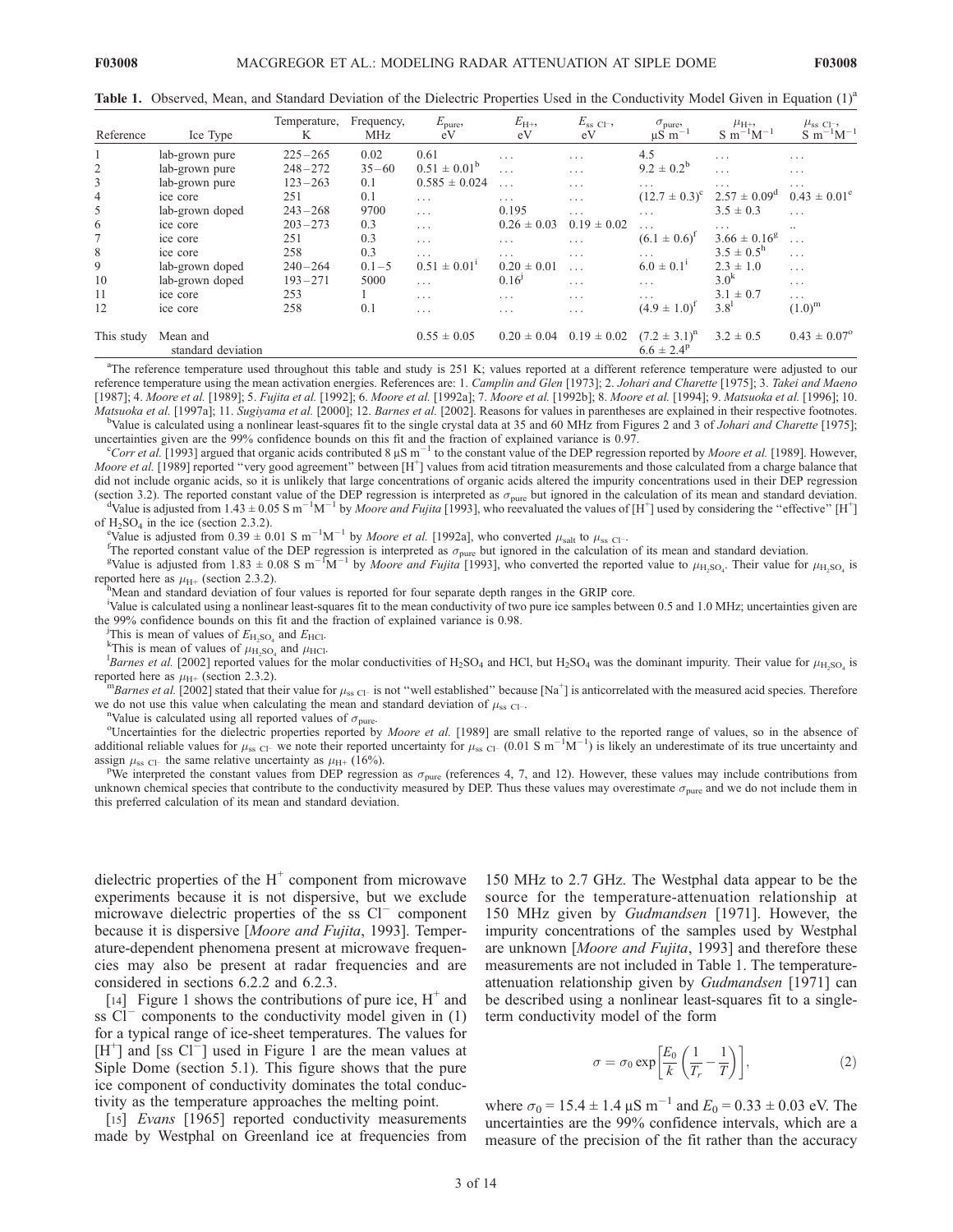

Figure 1. Contributions of pure ice,  $H^+$ , and ss  $Cl^$ components to the conductivity of ice as a function of inverse temperature. Values for  $[H^+]$  and [ss Cl<sup>-</sup>] are the mean values for Siple Dome (data discussed in section 5.1). For these concentrations, the pure ice component dominates the total conductivity at temperatures higher than  $\sim -30^{\circ}$ C; higher impurity concentrations raise the temperature at which the pure ice component dominates. Equivalent attenuation rates are calculated using (10).

of the Gudmandsen [1971] relationship, which is not known. By subtracting the pure ice term in (1) from the fit to the Gudmandsen [1971] relationship, we can match that fit if the ice contains either  $2.0 \pm 1.2 \mu M$  of [H<sup>+</sup>] or  $15.0 \pm 8.2$  µM of [ss Cl<sup>-</sup>], or a combination of lower concentrations of those impurities. However, the ice from which the *Gudmandsen* [1971] relationship was derived is from Greenland, where  $NH<sub>4</sub><sup>+</sup>$  may also be an important impurity.

[16] The mean temperature-conductivity relationship at Siple Dome, calculated using (1) and the mean values for [H<sup>+</sup>] and [ss Cl<sup>-</sup>], is well approximated by (2) using  $\sigma_0 =$  $12.7 \pm 0.6 \,\mu S \text{ m}^{-1}$  and  $E_0 = 0.42 \pm 0.02 \text{ eV}$ . The differences between these best-fit values and those for the Gudmandsen [1971] relationship indicate the effect of different impurity concentrations on the temperature-conductivity relationship. A single temperature-conductivity relationship like (2) cannot capture the effect of separate temperature dependencies from distinct impurities. We therefore consider the Gudmandsen [1971] relationship inadequate for modeling conductivity versus depth, and thus attenuation, at Siple Dome.

#### 2.2.2. Model Mean and Uncertainty

[17] We calculate the mean and standard deviation of measurements of the dielectric properties in (1) shown in Table 1 and ignore the reported experimental uncertainties in these calculations. We considered calculating values of the mean and uncertainty that are weighted by the uncertainties of the reported values [Bevington, 1969], but the

reported uncertainties of most of the values in Table 1 are significantly smaller than the range of reported values for each dielectric property. Assuming that the same conduction mechanisms are present in all of the ice samples used in Table 1, this discrepancy suggests that most of the reported uncertainties in Table 1 underestimate the true uncertainty in their respective dielectric properties. However, recent work suggests that the conduction mechanism for different impurities also depends on both impurity concentration and grain structure of the ice [Barnes and Wolff, 2004]. This potential variability in the conduction mechanism may explain the large range of reported values of some of the  $H^+$ and ss  $Cl^-$  dielectric properties.

[18] Uncertainties in  $[\hat{H}^+]$  and [ss Cl<sup>-</sup>] also affect uncertainty in the conductivity. The measurement uncertainties of the major-ion data are small, but we assign a constant uncertainty of 0.5  $\mu$ M to the calculated values of [H<sup>+</sup>] and [ss  $Cl^-$ ] (section 3.2). We assume that the dielectric properties do not covary and calculate the uncertainty in the total conductivity  $\tilde{\sigma}$  using standard error propagation techniques:

$$
\widetilde{\sigma} = \sqrt{\sum_{j=1}^{8} \widetilde{p}_j^2 \left(\frac{\partial \sigma}{\partial p_j}\right)^2},\tag{3}
$$

where  $p_i$  includes the six dielectric properties and two impurity concentrations,  $\tilde{p}_i$  is the standard deviation for the dielectric property (Table 1) or impurity concentration uncertainty (0.5  $\mu$ M) and  $\sigma$  is the total conductivity given by (1). We report all uncertainties as  $\pm 1\tilde{\sigma}$ .

[19] Uncertainty in the activation energies affects the temperature dependence of the conductivity model, whereas uncertainty in the molar conductivities affects the impurityconcentration dependence. The relative uncertainty in the total conductivity  $(\tilde{\sigma}/\sigma)$  depends on the impurity concentrations and temperature. Values for  $\tilde{\sigma}/\sigma$ , calculated using the depth profiles of impurity concentrations and temperature at Siple Dome (section 5.1), range from 17 to 34%; the mean value is 27%.

[20] Because of the nonlinearity of (3), it is not possible to evaluate the contribution of each dielectric property or impurity concentration to  $\tilde{\sigma}/\sigma$  independent of the contributions of the other dielectric properties and impurity concentrations. However,  $\sigma_{\text{pure}}$  has the largest contribution to the uncertainty in the conductivity model. Assuming that  $\sigma_{\text{pure}}$ is error-free, we set its standard deviation to zero and find that the mean value of  $\tilde{\sigma}/\sigma$  decreases to 13%. Using the same assumption for  $E_{\text{pure}}$ , the mean value of  $\tilde{\sigma}/\sigma$  decreases to 26%, for  $[H^+]$  it decreases to 25% and for the remaining dielectric properties and [ss  $Cl<sup>-</sup>$ ] it decreases by less than 1%. Thus reduction in the uncertainty in  $\sigma_{pure}$  most effectively reduces uncertainty in the conductivity model.

#### 2.3. Model Simplifications

#### 2.3.1. Conductivity Dispersions

[21] There is no evidence for significant dispersions in the  $H^+$  component of conductivity in the high-frequency range but there is some evidence that the ss  $Cl^-$  component of conductivity is dispersive, although its dispersion is not well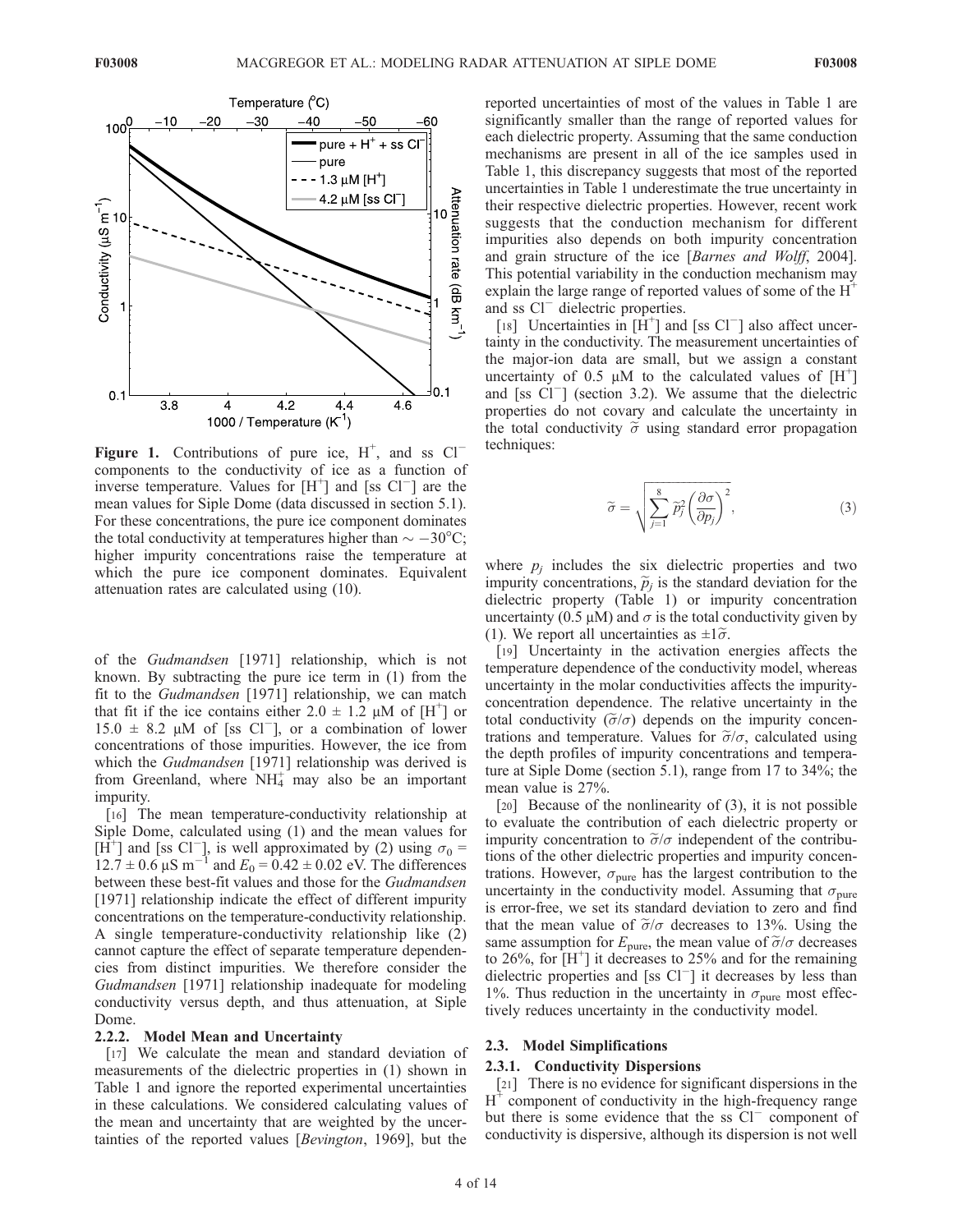quantified [Moore and Fujita, 1993]. Fujita et al. [2000] showed the frequency independence of the pure ice component of conductivity at frequencies below 300 MHz, which they calculated using an empirical relationship for conductivity at the high-frequency tail of the Debye relaxation and the low-frequency tail of the infrared resonance. Here we ignore possible conductivity dispersions and assume that the conductivity model is valid for the entire high-frequency range  $(0.1 - 300 \text{ MHz})$ .

#### 2.3.2. Conductivity of Different Acids

[22] Several studies have found that  $\mu_{\text{H+}}$  is dependent on the acid species present [Matsuoka et al., 1997a; Fujita et al., 2000; Barnes et al., 2002]. Using DEP, Barnes et al. [2002] found that different acids have slightly different molar conductivities:  $\mu_{\text{H}_2\text{SO}_4} = 3.8 \text{ S m}^{-1}\text{M}^{-1}$  and  $\mu_{\text{HCl}} =$ 3.5 S m<sup>-1</sup>M<sup>-1</sup>, adjusted to -22<sup>o</sup>C using  $E_{\text{H+}} = 0.20 \text{ eV}$ . The difference between these two values of  $\mu_{H2SO4}$  and  $\mu_{\text{HCI}}$  (0.3 S m<sup>-1</sup>M<sup>-1</sup>) is smaller than the standard deviation of  $\mu_{\text{H+}}$  in Table 1 (0.5 S m<sup>-1</sup>M<sup>-1</sup>). In meteoric polar ice, H2SO4 is often concentrated at grain boundaries [Mulvaney *et al.*, 1988; *Barnes and Wolff*, 2004] where only a single  $H^+$ ion is dissociated from  $H_2SO_4$  [Wolff and Paren, 1984; Moore and Fujita, 1993; Fukazawa et al., 1998]. Hence its molar conductivity is similar to HCl and  $HNO<sub>3</sub>$ , which are the other major acids in polar ice. Here we assign the same molar conductivity to all acid species.

#### 3. Impurity Concentrations From Major-Ion **Chemistry**

[23] Soluble major-ion concentrations are usually measured in meltwater samples taken from ice cores using ion chromatography.  $[H^+]$  cannot be directly measured by ion chromatography but it can be estimated using the charge balance of major ions [e.g., *Legrand and Mayewski*, 1997]. [ss  $Cl^-$ ] is determined using ion chromatography data to separate  $\lceil$ Cl<sup> $-$ </sup> $\rceil$  into sea-salt and excess components.

#### 3.1. [ss  $Cl^-$ ]

[24] The total concentration of each ion [X] can be separated into a sum of its sea-salt ([ss X]) and excess, non-sea-salt ([xs X]) components,

$$
[X] = [ss X] + [xs X]. \tag{4}
$$

It is convenient to represent [ss X] relative to a reference marine ion and a coefficient  $F_X$ ,

$$
F_X = \frac{[\text{ss } X]}{[\text{ss } \text{Na}^+]},\tag{5}
$$

where  $F_X$  is the ratio of the molalities of X to Na<sup>+</sup> in seawater, which are given by *Holland* [1978]. The molality ratios of X to any single ion could be used, but  $Na<sup>+</sup>$  is the preferred reference marine ion [Legrand and Delmas, 1988].

 $[25]$  [ss Na<sup>+</sup>] is determined using a conservative ion method similar to that described by *Dixon et al.* [2004]. The concentration [X] of each ion in a meltwater sample can be used to estimate [ss Na<sup>+</sup>] by setting [ss X] = [X] in (5).

[ss Na<sup>+</sup>] for the sample is taken to be the smallest value of  $\left[\text{ss Na}^{+}\right]$  calculated in this way:

$$
[ss\ Na^{+}] = \min\left(\frac{[X]}{F_{X}}\right). \tag{6}
$$

[26] This method ensures nonnegative values for [xs X]. The combination of  $(4)$ ,  $(5)$  and  $(6)$  is used to calculate [ss Cl<sup>-</sup>], [ss SO<sub>4</sub><sup>-</sup>] and [xs SO<sub>4</sub><sup>-</sup>].

[27] The conservative ion method assumes that the values of  $F<sub>X</sub>$  for seawater are valid for the sea salts deposited on the ice sheet. Recent work has shown that frost flowers are also an important source of sea-salt aerosol in Antarctica [e.g., *Rankin et al.*, 2004]. Compared to seawater,  $[SO_4^{2-}]$  is depleted by  $\sim 67\%$  in frost flowers and [Na<sup>+</sup>] is depleted by  $\sim$ 10% [*Rankin et al.*, 2000]. Hence  $F_{SO_4}$  for sea salt that originated from frost flowers is less than that for seawater; [xs  $SO_4^{2-}$ ] may be underestimated if  $F_{SO_4}$  is simply assumed to be the seawater ratio. Although depletion of  $[\text{Na}^+]$  in frost flowers affects all values of  $F<sub>X</sub>$ , the amount of depletion is small and we do not adjust  $F_X$  for possible [Na<sup>+</sup>] depletion.

[28] For the top 22 m of the 1994 Siple Dome core, Rankin et al. [2004] estimated that at least 43% of the total sea salt input in the past  $\sim$ 100 a at Siple Dome came from frost flowers. Here we assume that this ratio of frost flower to sea-spray salt is valid for the entire ice thickness and treat  $F_{\text{SO}_4}$  as  $(0.43(1 - 0.67)) + (1 - 0.43) = 71\%$  of its seawater value for the entire Siple Dome record. The overall effect on  $[H<sup>+</sup>]$  is small (section 3.2): accounting for the effect of frost flowers decreases the mean estimate of  $[H<sup>+</sup>]$  by less than  $0.06 \mu M$ .

### 3.2.  $[H^+]$

[29] The charge balance for melted ice samples using molar concentrations is [Legrand and Mayewski, 1997]

$$
2\left[Ca^{2+}\right] + \left[H^{+}\right] + \left[K^{+}\right] + \left[CH_{3}COO^{-}\right] + \left[CH_{3}SO_{3}^{-}\right] + 2\left[Mg^{2+}\right] + \left[Na^{+}\right] + \left[NH_{4}^{+}\right] = \left[Cl^{-}\right] + \left[F^{-}\right] + \left[HCOO^{-}\right] + \left[NO_{3}^{-}\right] + 2\left[SO_{4}^{2-}\right].
$$
\n(7)

[30] The ions present in an ice sheet depend on location. For example,  $[N\hat{H}_4^+]$  and several organic acids contribute to the charge balance in Greenland [e.g., Legrand and de Angelis, 1996], but in Antarctica, concentrations of  $[F^-]$ and most of the organic acids except  $[CH<sub>3</sub>SO<sub>3</sub><sup>-</sup>]$  are either very low or undetectable [Legrand et al., 1988; Legrand and Mayewski, 1997]. Although [NH $_4^+$ ] was detected in the earlier shallow Siple Dome core [Mayewski et al., 1995], it was either low or undetectable in subsequent measurements on the main core.

[31] The charge balance in (7) applies to meltwater samples, but in ice,  $H_2SO_4$  is only singly dissociated into  $H^+$  and  $HSO_4^-$  at the grain boundaries (section 2.3.2). To apply the charge balance calculated in meltwater to a charge balance in ice, we separate  $[SO_4^{2-}]$  into its sea-salt and excess contributions using (4). We assume that the crustal contribution to  $[SO_4^{2-}]$  is negligible [Castellano et al., 2004] and that all [xs  $SO_4^{2-}$ ] is associated with  $H_2SO_4$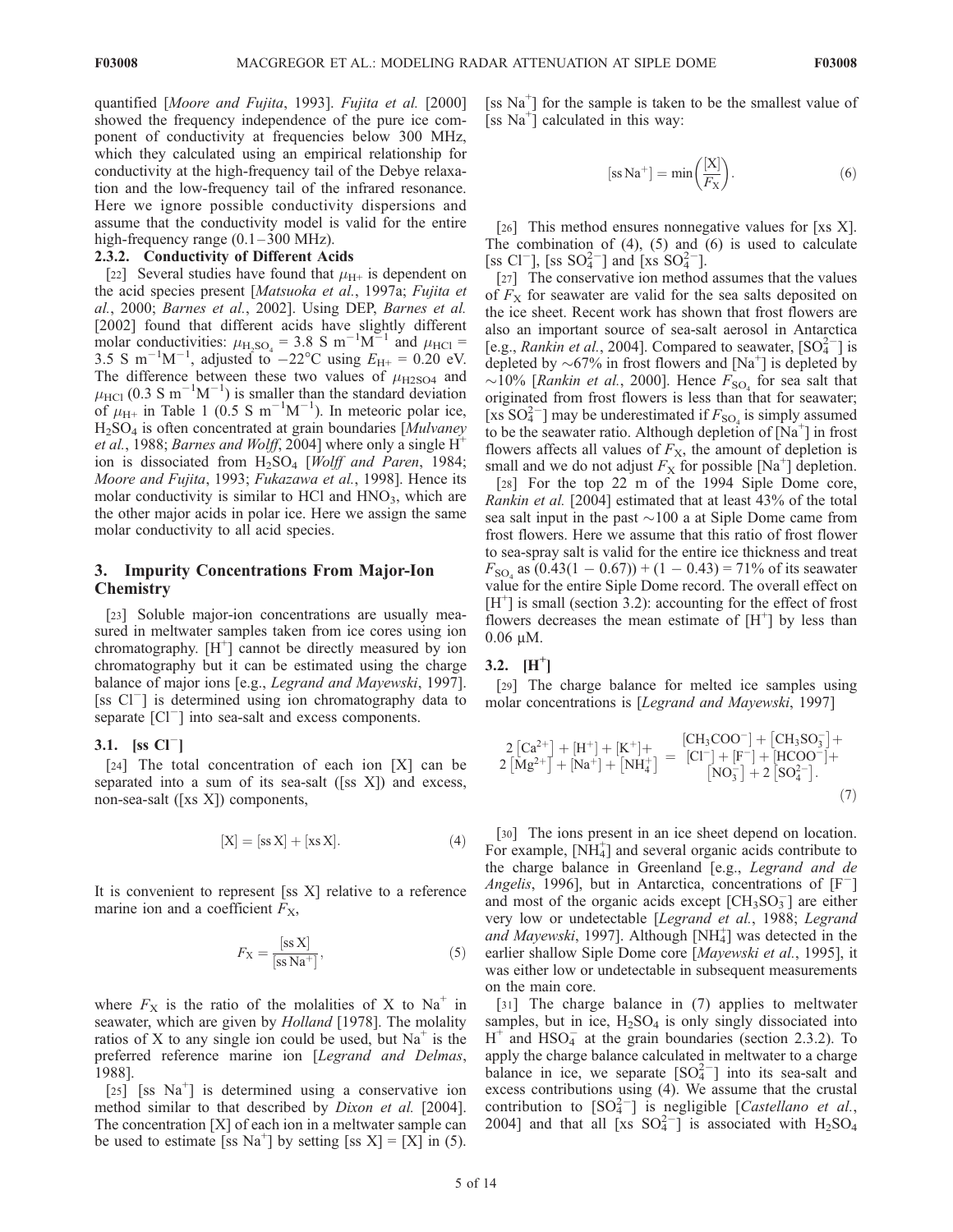and thus substitute  $2 \text{ [SO]}^{2-}$  measured in meltwater with 2 [ss  $SO_4^{2-}$ ] + [xs  $SO_4^{2-}$ ].

[32] For application to the Siple Dome ice core, we ignore undetected ions ([CH<sub>3</sub>COO<sup>-</sup>], [F<sup>-</sup>]<sub>3</sub> [HCOO<sup>-</sup>], [NH<sub>4</sub>]), apply the above substitution for  $[SO_4^{2-}]$  and rearrange (7) to calculate  $[H^+]$ ,

$$
\begin{aligned} \left[H^+\right] &= \left[Cl^-\right] + \left[NO_3^-\right] + 2\left[ss\,SO_4^{2-}\right] + \left[xs\,SO_4^{2-}\right] + \left[CH_3SO_3^-\right] \\ &- 2\left[Ca^{2+}\right] - \left[K^+\right] - 2\left[Mg^{2+}\right] - \left[Na^+\right]. \end{aligned} \tag{8}
$$

Because (2 [ss  $SO_4^{2-}$ ] + [xs  $SO_4^{2-}$ ]) < 2 [ $SO_4^{2-}$ ], [H<sup>+</sup>] calculated using (8) can be negative. Negative values of [H<sup>+</sup>], which occurred for less than 6% of all samples from Siple Dome, are set to zero.

[33] Generally, the sum of the major ions detected by ion chromatography is charge-balanced to within the precision of the measurements. Legrand and de Angelis [1996] compared a calculation of  $[H^+]$  using a charge balance to direct measurements of  $[H^+]$  using acid titration for ice from Summit, Greenland. They found imbalances equivalent to  $2-25\%$  of the measured  $[H^+]$ . Legrand and Delmas [1988] and Moore et al. [1989, 1992b] also found good agreement between [H<sup>+</sup>] calculated from charge balances and acid titration measurements. We assume that the uncertainty in the charge-balance calculation of  $[H^+]$  is 0.5 µM, which is similar to previously reported differences between  $[H^+]$ calculated using charge balances and acid titration measurements. Because no other independent method exists for measuring [ss  $Cl^-$ ], we assign it the same uncertainty as for  $[H^+]$ .

#### 4. Depth-Averaged Attenuation

[34] The attenuation length  $L_a$  is the e-folding length of radar power attenuation and it is inversely proportional to the high-frequency conductivity of ice [e.g., Jackson, 1975],

$$
L_a = \frac{\varepsilon_0 \sqrt{\varepsilon_r' c}}{\sigma},\tag{9}
$$

where  $\varepsilon_0$  is the permittivity of free space,  $\varepsilon'_r$  is the real part of the relative permittivity of ice and  $c$  is the speed of light in the vacuum.

[35] The  $\varepsilon'$  depends on ice temperature, impurity concentrations and frequency, although these dependencies are weaker than those for conductivity. The  $\varepsilon'_{r}$  of pure ice decreases less than 2% from 1 MHz to 39 GHz [Matsuoka *et al.*, 1997b] and increases  $\sim$ 1% from  $-80^{\circ}$ C to  $-5^{\circ}$ C at microwave frequencies [Matsuoka et al., 1997a]. The effect of  $[H^+]$  on  $\varepsilon'$  is larger at lower frequencies and higher temperatures [Fujita et al., 2000]. Matsuoka et al. [1996] estimated that  $\varepsilon'_{r}$  at  $-10^{\circ}$ C would increase by 3% and 2% at 2 MHz and 10 MHz, respectively, for an  $[H^+]$  increase of 10 µM. Overall, for the temperature range  $-40$  to  $-10^{\circ}$ C and the impurity range 0 to 10  $\mu$ M,  $\varepsilon'$  is 3.23 at 2 MHz and 3.20 at 10 MHz. Here we use  $\varepsilon' = 3.22$  and assume that it is independent of temperature, impurity concentration and frequency within the range of  $0.1-300$  MHz.

[36] It is often more convenient to describe radar attenuation in an ice sheet in terms of a one-way attenuation rate  $N_a$ 

$$
N_a = \frac{1000(10 \log_{10} e)}{L_a} \approx 0.912 \sigma,
$$
 (10)

where  $N_a$  is in dB km<sup>-1</sup>,  $L_a$  is in m and  $\sigma$  is in  $\mu$ S m<sup>-1</sup> [Winebrenner et al., 2003].

[37] For the frequency range of the traverse data used at Siple Dome  $(3-5 \text{ MHz})$ , the transmitted power into the ice sheet was reduced mainly by attenuation by dielectric absorption and geometric spreading. Appendix A shows that power losses from reflections at internal layers are negligible in this frequency range. Losses from birefringence are also negligible in this frequency range [Fujita et al., 2006] and losses from volume scattering are expected to be small in crevasse-free regions since the wavelengths in ice (35 –55 m) of this frequency range are larger than the size of volume scatterers. Hence we ignore power losses from reflections at internal layers, birefringence and volume scattering.

[38] Radar-derived estimates of attenuation give the depth-averaged attenuation to a reflector. To compare our modeled attenuation at Siple Dome with the radar-derived attenuation [Winebrenner et al., 2003], we calculate the depth-averaged modeled attenuation rate  $N_a^*$ . The power loss due to attenuation within a depth increment  $\Delta z_i$  in the ice column is simply  $N_a(\Delta z_i) \cdot \Delta z_i$ . The depth-averaged attenuation rate to a reflector at a depth  $z$  over  $m$  discrete depth increments is

$$
N_a^*(z) = \frac{1}{z} \sum_{i=1}^m N_a(\Delta z_i) \cdot \Delta z_i.
$$
 (11)

 $\Delta z_i$  is determined by the sampling intervals of the measurements of impurity concentrations and temperature, which are treated as constant across  $\Delta z_i$ .

#### 5. Application to Siple Dome

#### 5.1. Borehole and Ice-Core Data

[39] The temperature profile down the 1004-m borehole was measured using the same system described by Clow et al. [1996]. The basal temperature is  $-2.35^{\circ}$ C. Depth intervals of borehole temperature measurements range from 0.093 to 0.102 m and the mean depth interval is less than 0.10 m. J. Fitzpatrick (personal communication, 2006) provided the measurements of density along the Siple Dome core.

[40] Concentrations of major ions ( $[Ca^{2+}]$ ,  $[Cl^-]$ ,  $[K^+]$ ,  $[\text{Mg}^2]$ <sup>+</sup>], [Na<sup>+</sup>], [NO<sub>3</sub><sup>-</sup>], [SO<sub>4</sub><sup>-2</sup>]) were measured using ion chromatography on the upper 974 m of the ice core. Depth intervals of major-ion samples range from 0.003 to 1.58 m and the mean depth interval is  $0.21 \pm 0.10$  m. [CH<sub>3</sub>SO<sub>3</sub>] was measured separately at about the same depth intervals [Saltzman et al., 2006].

[41] Ion chromatography measurements in the depth range 974– 1004 m are not available. Visually, this basal ice appears to be clean and debris-free [Gow and Engelhardt,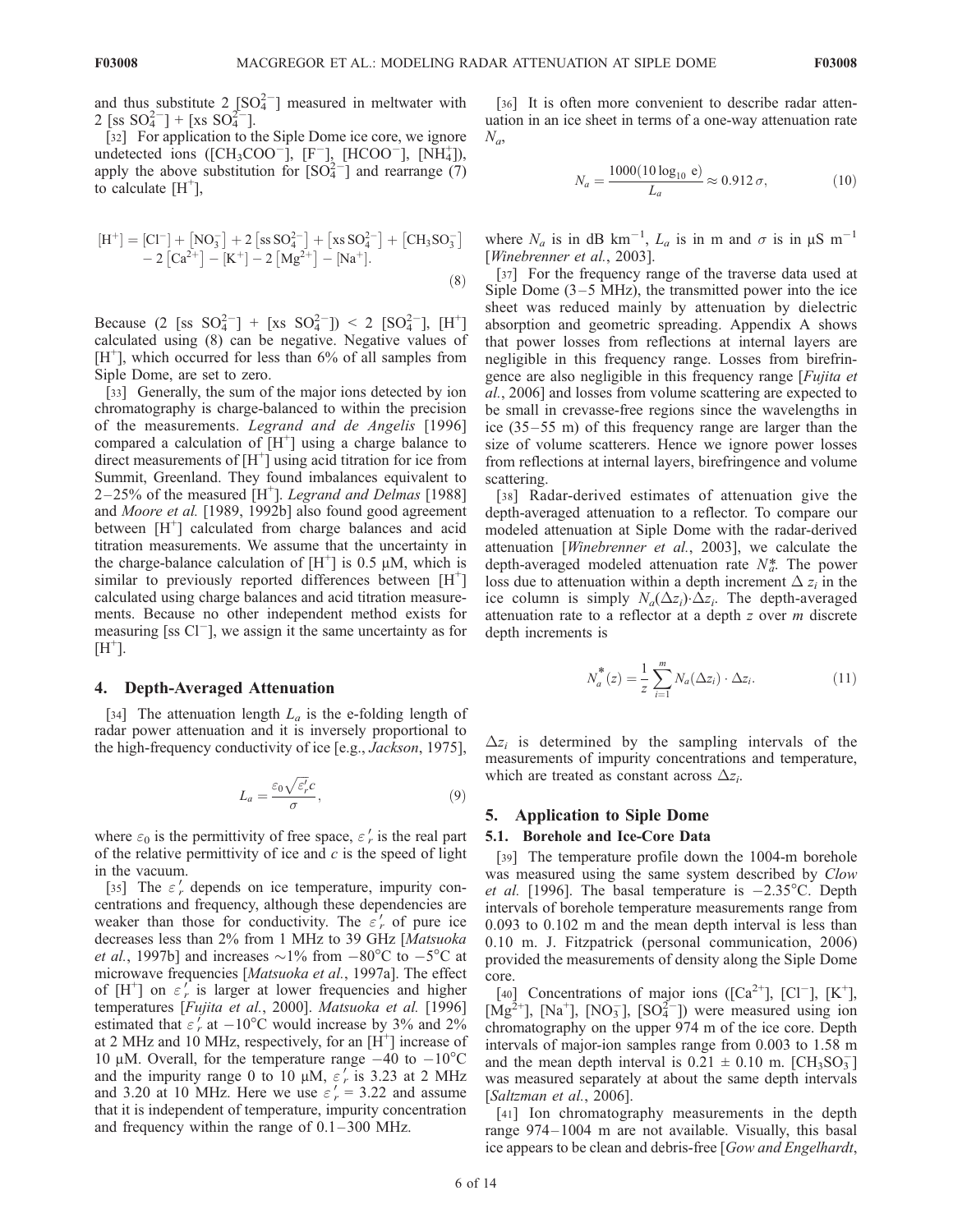

Figure 2. Siple Dome ice-core and borehole data used to model attenuation. (a)  $[H^+]$  profile calculated using  $(8)$ . (b) [ss Cl<sup>-</sup>] profile calculated using (5). For Figures 2a and 2b the concentration axes are at the same scale, the gray lines are the raw profiles, the black lines are the data averaged at 10-m intervals and the horizontal dashed line represents the largest depth for which major-ion data are available (974 m). (c) Measured temperature profile.

2000], so we assume that the impurity concentrations in this ice are the same as the mean concentrations in the adjacent 30-m interval (944 – 974 m). The mean value of [ $H^{\dagger}$ ] for this depth range is 1.1  $\mu$ M and the mean value of [ss  $Cl^{-}$ ] is 4.5 µM. While this approximation is not ideal, accurate knowledge of  $[H^+]$  and  $\overline{[}$  is Cl<sup>-</sup>] within this depth range is not too critical because temperatures near  $-3^{\circ}$ C at the bed imply that attenuation there is dominated by the pure ice contribution (Figure 1).

[42] Electrical conductivity measurements (ECM) and CCM measurements were also made along most of the core [e.g., Taylor and Alley, 2004] but these measurements were not calibrated with direct measurements of  $[H^+]$  using acid titration. Relationships between these electrical data and our calculated  $[H^+]$  and [ss Cl<sup>-</sup>] profiles are discussed in Appendix B.

#### 5.2. Modeled Attenuation at the Ice-Core Site

[43] Measurements discussed in section 5.1 were made at varying depth intervals. We spatially average the measurements of temperature, density and impurity concentrations. Figure 2 shows the impurity concentrations and temperature at 10-m intervals. The density profile is not shown, but it is

used to correct  $\varepsilon'_r$  in (9) for its density dependence using Looyenga's dielectric mixing equation [*Kovacs et al.*, 1995] and also to correct  $\sigma$  in (1) for its density dependence (section 2.1).

[44] The conductivity profile is calculated using (1) and converted into an attenuation rate profile using (10). Figure 3 shows the contributions of the pure ice,  $H^+$  and ss  $Cl^-$  components to the attenuation rate profile. As temperature increases with depth, so does the attenuation rate. At temperatures higher than  $\sim -23^{\circ}\text{C}$  (depths greater than  $\sim$ 200 m), the pure ice component of the attenuation exceeds the  $H^+$  and ss  $Cl^-$  components and begins to dominate the attenuation rate profile. However, even at depths below  $\sim$ 200 m, depth variations in impurity concentrations can still produce changes in the total attenuation rate profile. At the bed, the depth-averaged modeled attenuation rate at the ice-core site is  $20.0 \pm 5.7$  dB km<sup>-1</sup>. If the  $H^+$  and ss Cl<sup>-</sup> components of the conductivity model are ignored in this calculation, the modeled attenuation rate decreases to 13.7  $\pm$  5.3 dB km<sup>-1</sup>; this result emphasizes the importance of impurity concentration data for modeling attenuation.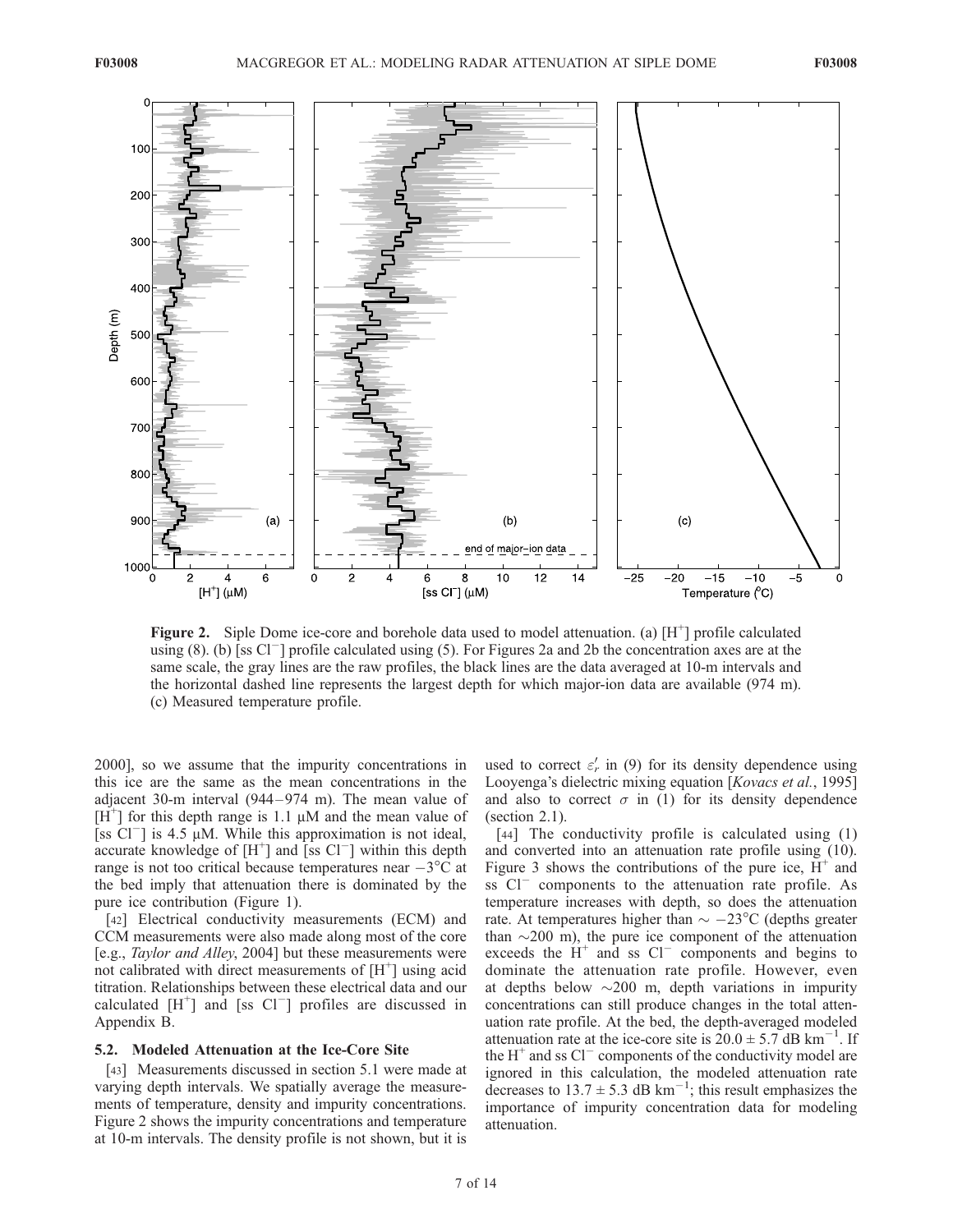

**Figure 3.** Contribution of pure ice,  $H^+$  and ss Cl<sup>-</sup> components to the modeled attenuation rate profile  $(N_a)$  at Siple Dome. At the bed, the depth-averaged modeled attenuation rate  $(N_a^*)$ , calculated from (11), is  $20.0 \pm 5.7$  dB km<sup>-1</sup>.

[45] Figure 4 shows the depth-averaged modeled attenuation rate profile  $(N_a^*)$  at Siple Dome. The value of this profile at the bed is the same as the depth-normalized attenuation rate using the entire total attenuation rate profile  $(N_a)$  shown in Figure 3. The depth-averaged attenuation rate does not respond quickly to changes in the total attenuation rate because it is an average of the total attenuation rate profile between the surface and any given depth. Hence the depth-averaged attenuation rate profile is not strongly influenced by rapid changes in the contribution of attenuation from impurities, but it is primarily influenced by the temperature profile.

#### 5.3. Radar-Derived Attenuation

[46] The depth-averaged modeled attenuation rate can be compared to that derived from radar measurements. Winebrenner et al. [2003] calculated the depth-averaged attenuation rate at Siple Dome using two different methods. Using common midpoint data, where the transmitting and receiving antennae are progressively separated from a fixed midpoint, they examined the relationship between basal echo intensity and the radar path length through the ice and calculated an attenuation rate of 35.0 dB  $\text{km}^{-1}$  at a location  $\sim$ 4 km southeast of the ice divide. However, the common midpoint data were not corrected for the angular dependence of the beam pattern, which is important [e.g., Arcone, 1995] but not known for the system used to the make the measurements. Because of this uncertainty, we do not use the attenuation rate derived from the commonmidpoint method.

[47] Using data from a 125 km traverse across the ice divide, Winebrenner et al. [2003] calculated an attenuation rate of 25.9 dB  $\text{km}^{-1}$ . This required the assumption that the basal reflectivity and the depth-averaged attenuation rate



Figure 4. Depth-averaged modeled attenuation rate profile  $(N_a^*)$  at Siple Dome calculated using (11) at all depths.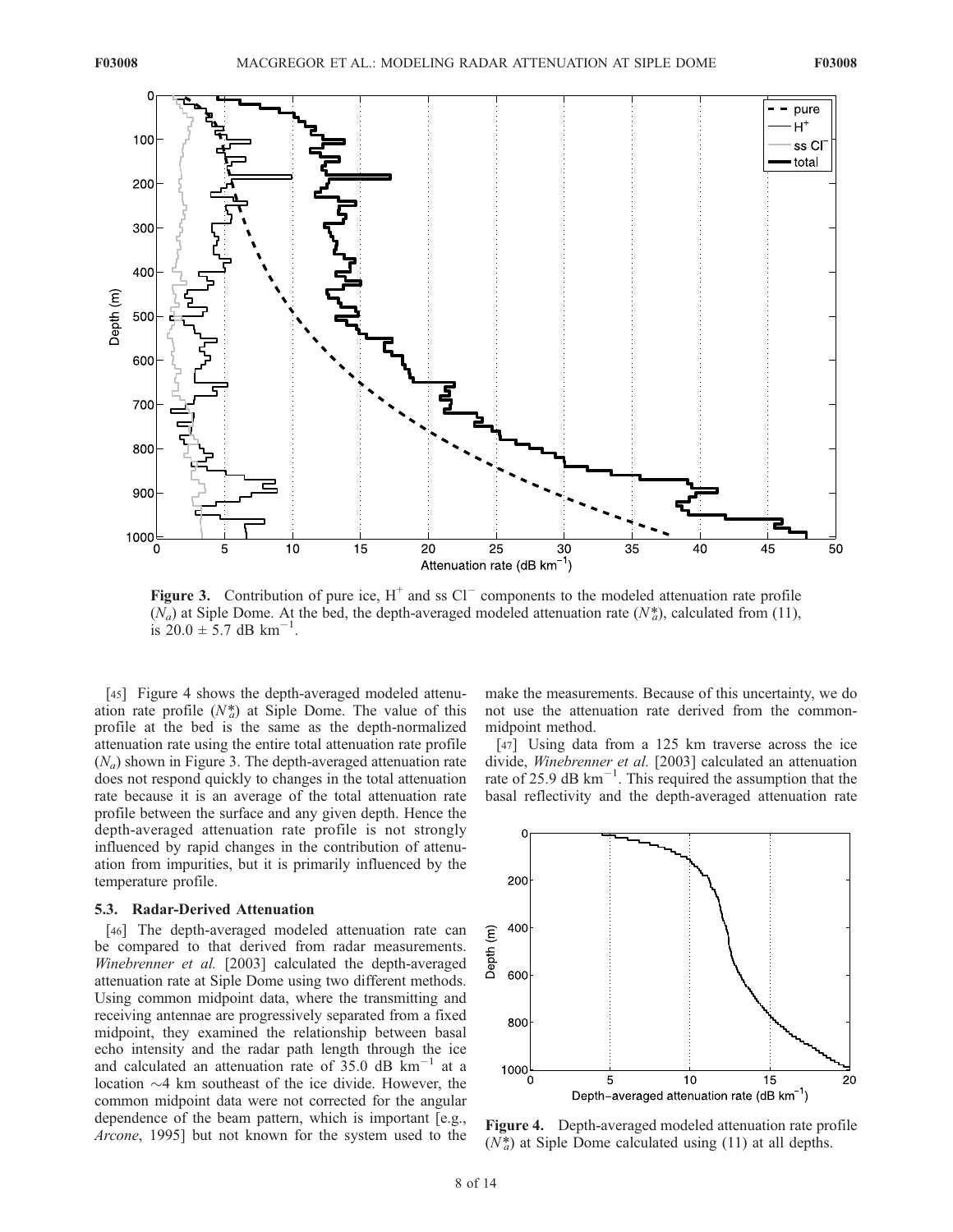Table 2. Separate Adjustments to the Mean Values of the Dielectric Properties and Impurity Concentrations in Equation (1) That are Necessary to Match the Modeled and Radar-Derived Attenuation at Siple Dome<sup>a</sup>

| Parameter                  | Units                   | Original Value | Adjusted Value<br>$(\%$ Increase) |
|----------------------------|-------------------------|----------------|-----------------------------------|
| $E_{\text{pure}}$          | eV                      | 0.55           | 0.71(29%)                         |
| $E_{\rm H+}$               | eV                      | 0.20           | $0.72(260\%)$                     |
| $E_{\rm ss}$ Cl-           | eV                      | 0.19           | 0.87(358%)                        |
| $\sigma_{pure}$            | $\mu$ S m <sup>-1</sup> | 6.6            | 9.1(38%)                          |
| $\mu_{\rm H+}$             | $S \; m^{-1}M^{-1}$     | 3.2            | 7.2(125%)                         |
| $\mu_{ss}$ Cl <sup>-</sup> | $S \; m^{-1}M^{-1}$     | 0.43           | 1.56(263%)                        |
| $[H^+]$                    | μM                      | 1.3            | 2.7(108%)                         |
| [ss $Cl^-$ ]               | μM                      | 4.2            | 15.0(257%)                        |

a Each original value is adjusted separately while the other dielectric properties and impurity concentrations are kept at their original values. The original mean impurity concentrations shown here are for the 10-m averaged data. Also, these adjustments are implemented at all temperatures rather than a specific temperature range, which is considered for  $E_{\rm H+}$  in section 6.2.3.

were constant across the traverse. We suspect that those assumptions are not valid far to the north of the ice divide. Beyond 54 km north, the radar traverse crosses into the relict Siple Ice Stream, where the bed reflection powers (BRPs) are much higher, indicating a different basal condition than that under most of Siple Dome [Gades et al., 2000]. Here we restrict the attenuation calculation to data within 54 km both north and south of the ice divide. We have made several adjustments to the traverse method presented by Winebrenner et al. [2003], which are explained in Appendix C. The updated radar-derived depth-averaged attenuation rate is  $25.\overline{3} \pm 1.1$  dB km<sup>-1</sup>.

[48] Radar-derived attenuation rates to several reflectors could constrain the depth-averaged attenuation rate profile and provide additional tests for the attenuation model. However, the calculation of attenuation rates using internal reflections requires bright, isolated reflectors, which are uncommon at radar frequencies less than 10 MHz [e.g., Jacobel and Welch, 2005]. Here we only use the basal reflector because we could not calculate reliable attenuation rates using internal reflections at Siple Dome.

#### 6. Discussion

[49] In section 5.2, we presented the modeled depthaveraged attenuation rate at Siple Dome using our standard conductivity model from Table 1. In sections 6.1 and 6.2, we consider adjustments to the conductivity model that may explain the difference between the modeled and radarderived attenuation rates.

#### 6.1. Matching Modeled and Radar-Derived Attenuation

[50] Here we assume that the radar-derived attenuation rate at Siple Dome is correct and adjust each dielectric property and impurity concentration in (1) to match the modeled and radar-derived attenuation rates. Each adjustment is made separately while keeping the other dielectric properties and impurity concentrations at their original values; these results are shown in Table 2. For  $[H^+]$ , [ss  $Cl<sup>-</sup>$ ] and the dielectric properties associated with these impurities, large adjustments relative to their original values are necessary to match the modeled and radar-derived values; smaller relative adjustments are needed for the pure ice dielectric properties.

[51] For the englacial temperatures present at Siple Dome, the dominance of the pure ice contribution to attenuation (Figure 3) is consistent with the higher sensitivity of the depth-averaged modeled attenuation rate to the pure ice dielectric properties (Figure 1). The adjusted value for  $\sigma_{\text{pure}}$  is within its reported range (Table 1) and is the smallest adjustment relative to the original value, whereas the adjusted values for all other dielectric properties are outside of their respective reported ranges and are large adjustments relative to their original values. We therefore prefer to only adjust  $\sigma_{pure}$  to calibrate the conductivity model using the radar-derived attenuation rate at Siple Dome and conclude that uncertainty in  $\sigma_{pure}$  is the most problematic component of our modeling. More precise measurements of the  $\sigma_{\text{pure}}$  over a wide temperature range, including the temperatures close to the melting point, are crucial.

[52] Alternatively, we can adjust values of the dielectric properties to those from preferred sources. Using only the values of  $\sigma_{pure}$  and  $E_{pure}$  derived from *Johari and Charette* [1975] (Table 1) and keeping the other dielectric properties at their original values yields a depth-averaged modeled attenuation rate of 24.0  $\pm$  2.2 dB km<sup>-1</sup> at Siple Dome, which is in good agreement with the radar-derived attenuation rate. Their experiments included a relatively large number of measurements of the conductivity of pure ice that also covered the range of temperatures present at Siple Dome, including temperatures near the melting point.

#### 6.2. Unmodeled Physics

#### 6.2.1. Melting-Point Depression

[53] Most of the conductivity experiments referenced in Table 1 were performed at atmospheric pressure. However, the melting point of ice is depressed by pressure and soluble impurities [Paterson, 1994]. This temperature depression is expected to increase the mobility of impurities in the ice, effectively increasing the ice conductivity [Wolff and Paren, 1984]. Ignoring the firn, the melting point depression for ice overburden is  $-8.7 \times 10^{-4}$  K m<sup>-1</sup>. However, *Johari* and Charette [1975] measured conductivity at a range of hydrostatic pressures  $(10^5 - 10^7$  Pa) and did not observe any change in conductivity. The adjustment for sea-ice salinity is  $-2.03$  K M<sup>-1</sup> and this adjustment is also inversely proportional to the fractional water content in the ice [Paterson, 1994]. The salinities present in meteoric polar ice are generally less than  $15 \mu M$  (e.g., Figure 2b), so the correction for salinity is less than  $-0.001$  K and is ignored in this study. Assuming that the melting-point depression due to acids is similar to that of salinity, we also do not correct for acids. To examine the possible importance of the pressure-melting effect, we adjust the measured temperature profile by adding the pressure-melting correction due to the ice overburden and calculate an adjusted attenuation rate that is 0.9 dB  $km^{-1}$  larger than our original modeled value. This value is closer to the radar-derived value.

#### 6.2.2. Eutectic Point of NaCl

[54] *Matsuoka et al.* [1997a] found that the molar conductivity of NaCl-doped ice at 5 GHz decreased by more than 50% across the eutectic point of NaCl  $(-21^{\circ}C)$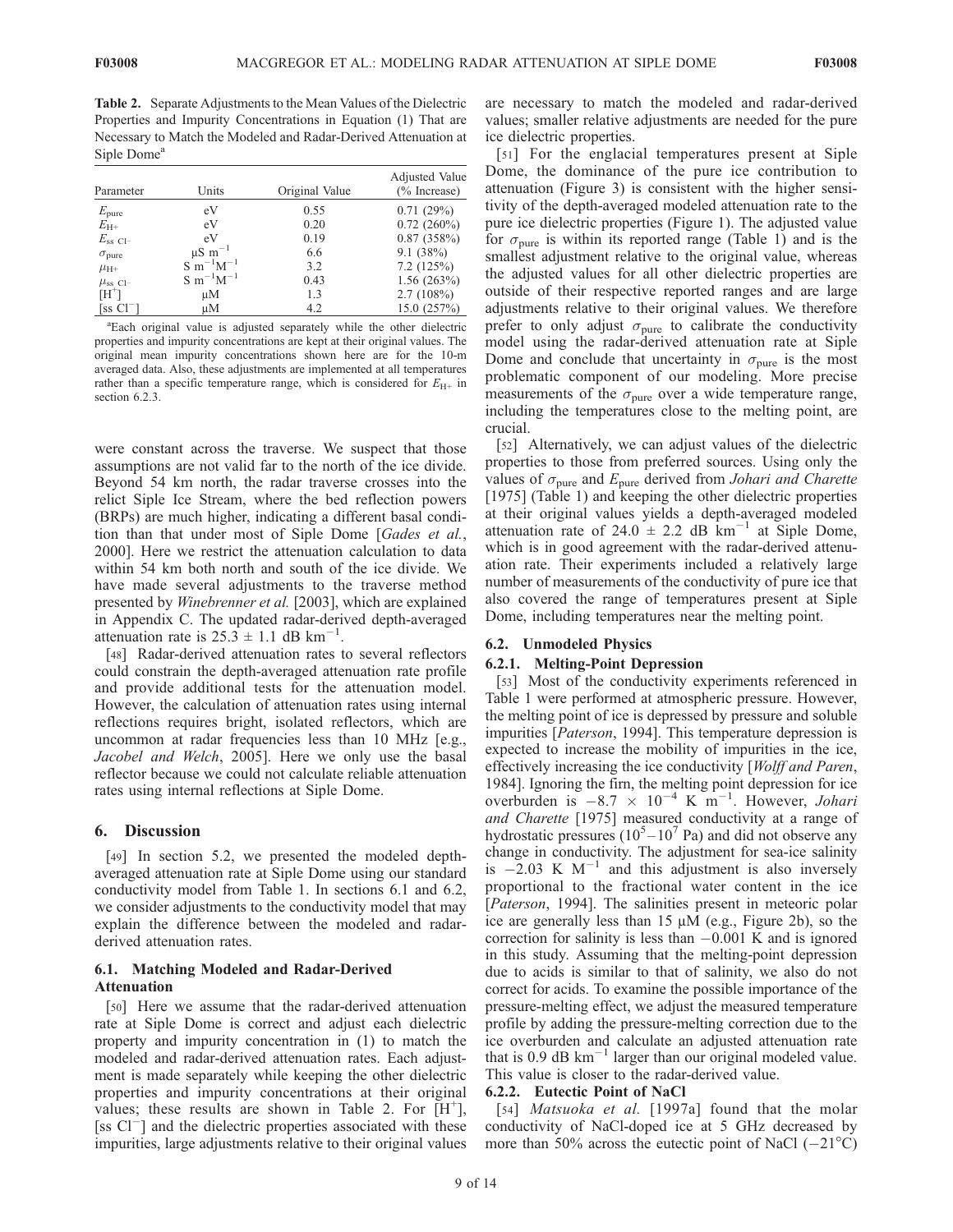and that NaCl existed primarily in the liquid phase in their samples. However, the  $Cl^-$  ions that contribute to the conductivity of meteoric ice are believed to form defects in the lattice (section 2.1) rather than exist in the liquid phase. Furthermore, Moore et al. [1992a] did not observe this phenomenon while using DEP (300 kHz) on ice core samples with large values of [ss  $Cl<sup>-</sup>$ ] across a range of temperatures that crossed the eutectic point of NaCl [Moore *et al.* [1992a, Figure 4]. Conductivity due to [ss  $Cl^-$ ] is probably dispersive [Moore and Fujita, 1993], so a change in conductivity across the eutectic point of NaCl may not be apparent at or below 300 kHz. The eutectic temperature of NaCl occurs at a depth of  $\sim$ 310 m at Siple Dome, so it is possible that the ss  $Cl^-$  component of conductivity changes abruptly there if NaCl is present in the liquid phase. To examine the possible importance of this effect, we simply assume that [ss  $Cl^-$ ] does not contribute to conductivity at temperatures below its eutectic point. This yields an attenuation rate that is 0.6 dB  $km^{-1}$  smaller than our original modeled value and differs further from the radar-derived value.

[55] *Matsuoka et al.* [1997a] also found that the molar conductivity of acid-doped ice decreased significantly below the eutectic point of two acid species,  $HNO<sub>3</sub>$  $(-43^{\circ}$ C) and H<sub>2</sub>SO<sub>4</sub> ( $-73^{\circ}$ C), which are believed to be in the liquid phase in meteoric ice. Fujita et al. [2002] observed a decrease in the apparent activation energy of the AC-ECM conductivity of several Antarctic ice-core samples below  $\sim -81^{\circ}$ C. They interpreted this change as due to a large decrease in liquid-phase conduction across the eutectic point of the samples, which had  $[SO_4^{2-}] > 8$  µM and other impurities. However, the eutectic points of  $HNO<sub>3</sub>$  and  $H<sub>2</sub>SO<sub>4</sub>$  are outside the range of temperatures measured at Siple Dome (Figure 2c) so we do not consider an adjustment to the conductivity model below these temperatures.

#### 6.2.3. Premelting Ice

[56] There is some evidence that the dielectric properties of acid-doped ice change when the temperature exceeds about  $-10^{\circ}$ C [*Matsuoka et al.*, 1997a, Figure 2], although this phenomenon is not always observed [e.g., *Moore et al.*, 1992a, Figure 4]. This phenomenon is likely related to melting-point depression (section 6.2.1) and possible explanations include: the surface conductance at grain boundaries may increase as the thickness of the liquid-like layer increases in premelting ice [Petrenko and Whitworth, 1999]; the presence of impurities can also increase the rate of premelting [Wettlaufer, 1999]; HSO<sub>4</sub> at grain boundaries dissociates into H<sup>+</sup> and  $SO_4^{2-}$  as the liquid-like layer grows at high temperatures, thus increasing  $[H^+]$ . Analogously, the temperature dependence of the mechanical properties of ice change as grain-boundary sliding increases above  $-10^{\circ}$ C [Paterson, 1994]. At Siple Dome, temperatures above  $-10^{\circ}$ C occur at depths below  $\sim$ 750 m, which is about a quarter of the ice thickness, so this phenomenon may be important and present there.

[57] We examine the possible importance of the increased conductivity of premelting ice by arbitrarily doubling the mean value of  $E_{\text{H+}}$  to  $0.40 \pm 0.08$  eV at temperatures above  $-10^{\circ}$ C [*Matsuoka et al.*, 1997a, Figure 2]. In this temperature range, there are few experimental data to constrain dielectric properties and the pure ice contribution dominates conductivity (Figure 1), but  $H^+$  is the dominant impurity in terms of its contribution to attenuation at Siple Dome (Figure 3). To avoid an unrealistic and unobserved discontinuity in  $\mu_{\text{H+}}$  at  $-10^{\circ}\text{C}$ ,  $\mu_{\text{H+}}$  above  $-10^{\circ}\text{C}$  is adjusted so that  $\mu_{\text{H+}}$  using the original  $E_{\text{H+}}$  value is equal to  $\mu_{\text{H+}}$  using the doubled  $E_{\text{H+}}$  value at  $-10^{\circ}\text{C}$ . This adjustment yields an attenuation rate that is just 0.2 dB  $km^{-1}$  larger than our original modeled value.

#### 6.3. Influence of Spatial Variability on Radar-Derived Attenuation

[58] Spatial variations in impurity and temperature profiles complicate interpretation of the radar-derived attenuation from traverse data. The traverse data used in section 5.3 sampled ice from points up to 54 km away from the ice core. However, cold ice is advected downward from the ice divide toward the flanks, so the flanks are presumably colder than the ice divide. Also, the rheology of ice at low deviatoric stresses causes higher temperatures that are localized underneath the ice divide [e.g., Nereson and Waddington, 2002]. Ice thickness and accumulation rate gradients [Nereson et al., 2000] will also produce asymmetry in the englacial temperatures across Siple Dome. The attenuation rate at the Siple Dome ice divide therefore may be larger than the value derived from traverse data, which also sampled ice at lower temperatures on the flanks.

[59] Restricting the traverse data to within 5 km of the ice divide and recalculating the attenuation rate, this gives an unreasonably high attenuation rate (66 dB  $\text{km}^{-1}$ ) with a large uncertainty ( $> 30$  dB km<sup>-1</sup>), which is not supported by direct observations of the BRPs over this portion of the traverse. This result also implies that caution is needed when estimating attenuation from such restricted traverse data. To calculate the attenuation rate using traverse data requires BRPs from a range of ice thicknesses comparable to or greater than the attenuation length. This condition is satisfied for the traverse data at Siple Dome used to calculate the radar-derived attenuation rate (section 5.3), where the range of ice thicknesses  $(\sim 350 \text{ m})$  is approximately double the radar-derived attenuation length (172 m).

#### 6.4. Comparison to Attenuation at Other Sites

[60] The modeled and radar-derived estimates of the depth-averaged attenuation rate at Siple Dome are not directly applicable to other sites. Different locations and glaciological settings have different impurity and temperature profiles, which control the attenuation rate profile. However, it is helpful to compare the modeled and radarderived attenuation at Siple Dome to other sites and place it in the context of previous estimates of attenuation in ice sheets.

[61] *Bentley et al.* [1998] calculated an attenuation rate of 17.3 dB  $\text{km}^{-1}$  for the Ross Ice Shelf at the outlet of Kamb Ice Stream, which is  $\sim$ 100 km from Siple Dome, by assuming that the reflections underneath their survey region were from seawater. Using the same method, Peters et al. [2005] calculated an attenuation rate of 18 dB  $km^{-1}$  for Kamb Ice Stream. Both Bentley et al. [1998] and Peters et al. [2005] derived basal reflectivity maps of their study regions that are consistent with glaciological expectations. Their attenuation rates on or near Kamb Ice Stream are lower than the modeled and radar-derived values at Siple Dome. This difference in attenuation rates may be consis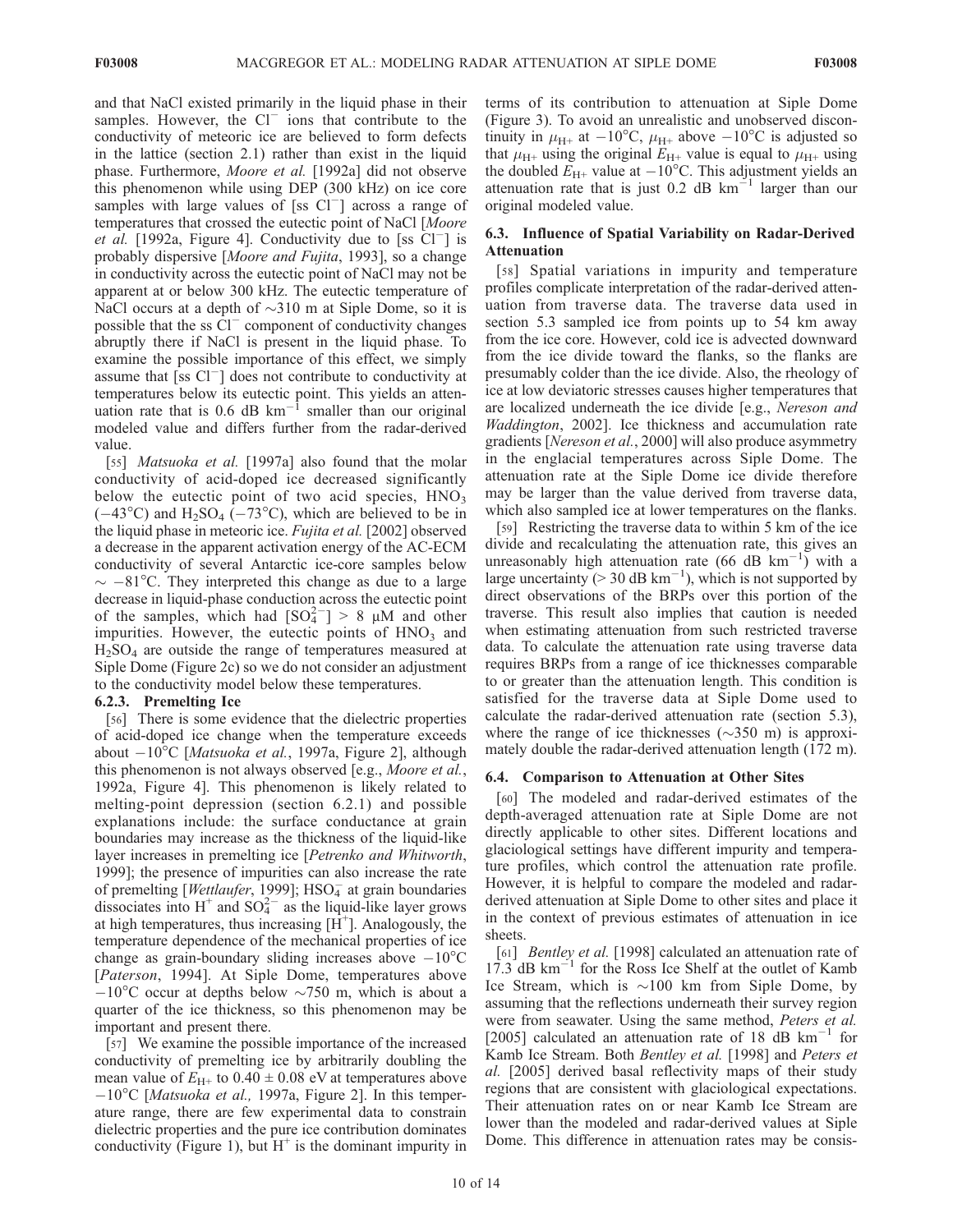tent with differences in observed temperature profiles: measured profiles from further upstream on Kamb Ice Stream all show higher basal temperature gradients and lower temperatures at intermediate depths than those at Siple Dome [*Engelhardt*, 2004]. Temperature is the dominant control on ice-sheet attenuation (Figure 3), so regions that have generally higher englacial temperatures will have higher attenuation rates, assuming their mean impurity concentrations are the same.

[62] Separately, Peters et al. [2005] calculated an attenuation rate of 21  $dB$  km<sup>-1</sup> at Whillans Ice Stream using the temperature-attenuation relationship of Gudmandsen [1971] and a measured borehole temperature profile. Combining the temperature-attenuation relationship of Gudmandsen [1971] and the measured temperature profile at Siple Dome (Figure 2c) yields an attenuation rate of  $21.5$  dB km<sup>-</sup> . This value is near the modeled and radar-derived values for Siple Dome, but the agreement is coincidental. Impurity concentrations were implicitly included in the temperature-attenuation relationship of Gudmandsen [1971] (section 2.2.1), but that relationship does not allow for varying impurity concentrations, which can significantly alter attenuation rates (Figure 3). As temperature increases, increases in  $[H^+]$  or [ss  $\overline{CI}^-$ ] produce larger attenuation rate increases compared to equivalent  $[H^+]$  or [ss Cl<sup>-</sup>] increases at lower temperatures (Figures 2 and 3).

[63] Corr et al. [1993] estimated attenuation from radar measurements on the Ronne and George VI ice shelves in West Antarctica. We convert their reported attenuation values to attenuation rates:  $9 \pm 1$  dB km<sup>-1</sup> at their Ronne Ice Shelf site and  $27 \pm 3$  dB km<sup>-1</sup> at their George VI Ice Shelf site. They attributed the difference in attenuation at the two sites to differing mean impurity concentrations. Their ice-shelf sites are more dynamic and proximal to the sea than Siple Dome, especially the George VI site; these sites illustrate the potentially large variability of attenuation rates over spatial scales of  $\sim$ 500 km and their dependence on relative coastal proximity.

#### 7. Conclusions

[64] We have presented a framework for modeling englacial radar attenuation using impurity concentration and temperature profiles from ice cores and boreholes, respectively. The conductivity model used in this study is based on a synthesis of available experimental data. However, the value of  $\sigma_{\text{pure}}$  is not well constrained and its uncertainty contributes more than 50% of the uncertainty in the depthaveraged modeled attenuation rate at Siple Dome. More measurements are needed to reduce the uncertainty in the value of  $\sigma_{pure}$ . More measurements are also needed to further quantify the effects of (1) varying firn densities, (2) high pressures to simulate the effect of the pressure overburden in ice sheets and (3) temperatures near the eutectic point of NaCl and near the melting point.

[65] The depth-averaged modeled attenuation rate at Siple Dome  $(20.0 \pm 5.7 \text{ dB km}^{-1})$  is somewhat lower than the radar-derived value  $(25.3 \pm 1.1 \text{ dB km}^{-1})$ . However, an adjustment to  $\sigma_{\text{pure}}$  that is within its range of reported values is sufficient to match the modeled and radar-derived attenuation rates. Using the values of  $\sigma_{pure}$  and  $E_{pure}$  derived

from Johari and Charette [1975], the modeled attenuation rate is  $24.0 \pm 2.2$  dB km<sup>-1</sup>, which also matches the radarderived attenuation rate within the uncertainties of these two values. When integrated over a two-way raypath through an ice sheet, the modeled one-way attenuation rate uncertainty  $(5.7 \text{ dB km}^{-1})$  is potentially large compared to the reflectivity difference between wet and dry grounded ice-sheet beds  $(\sim4-26$  dB [*Peters et al.*, 2005]), which depends on the dielectric properties of the subglacial interface. This comparison emphasizes the importance of constraining attenuation rate uncertainties for the accurate interpretation of basal echo intensities.

[66] This work shows that impurity concentrations and temperature profiles are needed to model englacial radar attenuation; neglecting the  $H^+$  and ss  $Cl^-$  contributions to attenuation decreases the modeled attenuation rate at Siple Dome by more than 30%. Also, variations in impurity concentration profiles, particularly [H<sup>+</sup>], can produce large changes in the attenuation rate profile.

[67] The depth-averaged attenuation rate increases with depth and is primarily controlled by the temperature profile. Radar-derived depth-averaged attenuation rates to internal reflections could thus provide further constraints on the temperature profile. The conductivity model presented here could also be used to study spatial variations in attenuation. Ice-flow models can be used to track englacial temperatures and the vertical strain history along a flowline that passes through an ice-core site [e.g., Nereson and Waddington, 2002; Clarke et al., 2005]. Those model outputs could be used to extrapolate impurity concentration profiles from an ice core on the basis of the vertical strain history and then calculate the spatial variation of attenuation along the flowline.

#### Appendix A: Reflection Loss

[68] Power loss at internal reflecting layers could result in an overestimate of attenuation due to dielectric absorption measured by radar. In the frequency range of  $1-10$  MHz, internal reflections are mainly caused by changes in conductivity due to volcanogenic acids [Fujita and Mae, 1994]. The reflectivity  $|R|$  for an internal reflection due to an acid layer is calculated following Paren [1981] as  $|R| = (\Delta \sigma / 8 \pi f \epsilon'_r \epsilon_0)^2$ , where f is frequency. The two-way reflection loss  $R_L$  across *n* reflectors that have the same |R| is  $R_L = 1 - (1 - |R|)^{2n}$ . We estimate an upper bound on the magnitude of two-way reflection loss expected in West Antarctica using data from the Byrd ice core, our conductivity model and the above method for calculating layer reflectivities. We use the Byrd ice core to estimate reflection loss rather than the Siple Dome ice core because we prefer to estimate  $|R|$  for a ice-core volcanic signal that is clearly matched to a prominent radar layer.

[69] *Hammer et al.* [1997] reported on volcanism at Byrd detected by ECM and found 57 large volcanic events over the last  $\sim$  50 ka over a depth range of 88–2164 m. The largest event that they reported occurred  $\sim$ 17.5 ka ago and consists of several  $[H^+]$  peaks of  $\sim 10$  µM above a background  $[H^+]$  of 1.5  $\mu$ M and a background [ss Cl<sup>-</sup>] of 2.0  $\mu$ M. This event corresponds to a prominent radar layer that has been tracked over a large portion of West Antarctica [*Jacobel and Welch*, 2005]. Using these peak and back-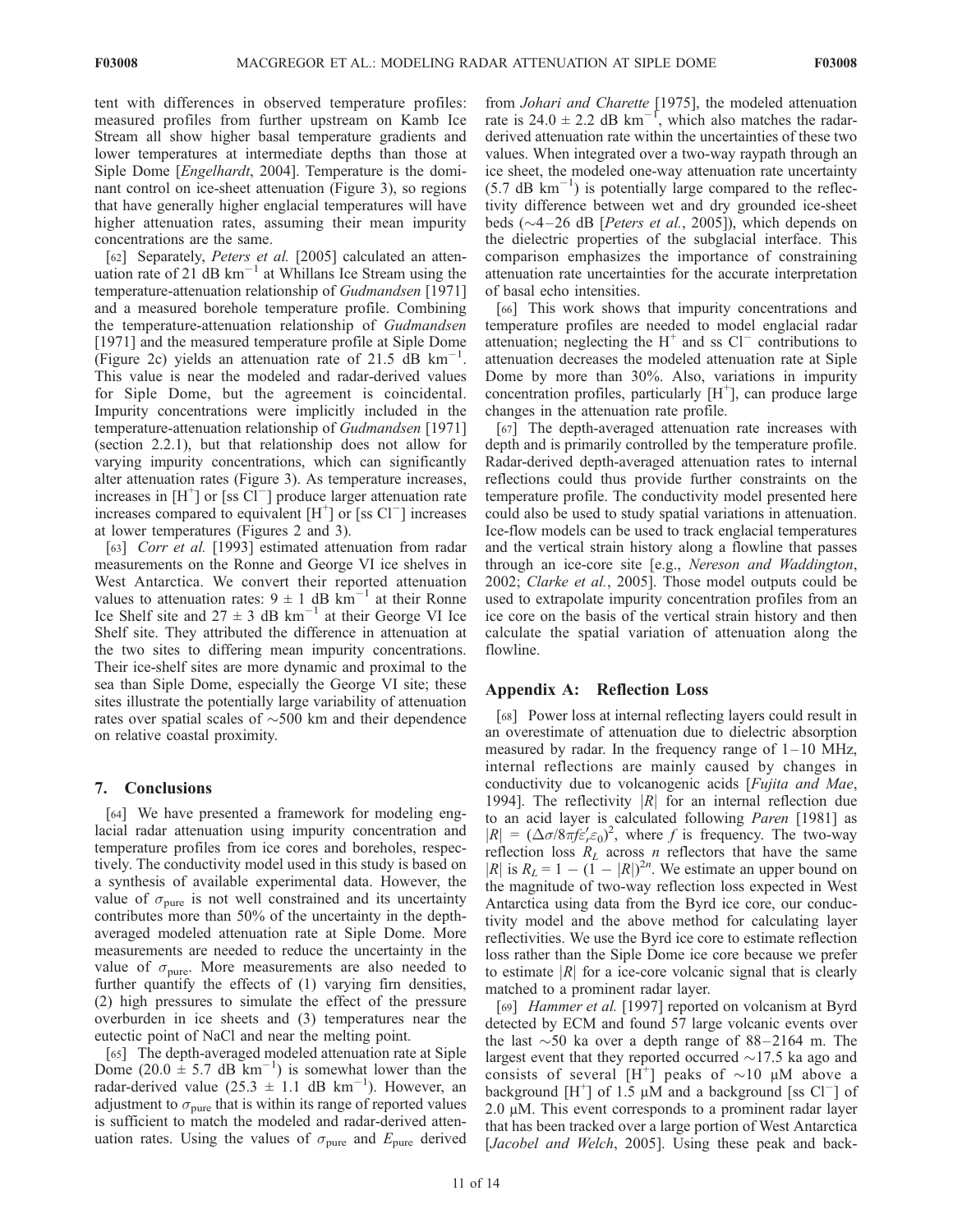

Figure B1. Nonlinear least-squares fit between 10-m averaged ECM and calculated  $[H^+]$  profiles within the depth range 100– 799 m at Siple Dome. The fraction of explained variance is 0.56.

ground concentrations and the measured ice temperature at the depth of this event  $(-25^{\circ}C$  [Gow et al., 1968]), we use (1) to calculate the conductivity difference between the acid peaks and the background as  $\Delta \sigma = 24 \pm 7 \mu S \text{ m}^{-1}$ . Using  $f = 1$  MHz yields  $|R| = -29 \pm 2$  dB. This value of  $|R|$ is larger than the range of typical values  $(-55$  to  $-80$  dB) reported by Fujita and Mae [1994], so we consider it an end-member case that provides an upper bound on the magnitude of reflection loss at a single layer. The twoway reflection loss after 57 such events, spanning 50 ka, is  $R_L$  = -0.6 dB of the power transmitted into the ice sheet. This value of  $R<sub>L</sub>$  is probably a slight underestimate for the last 50 ka because the depth range of 300 – 900 m in the Byrd core was not measured by ECM. Multiple reflections between layers are also ignored because Miners et al. [2002] showed that they are small compared to primary reflections.

[70] At Siple Dome, ice from 50 ka ago occurs at a depth of  $\sim$ 900 m [*Brook et al.*, 2005]. Assuming that the frequency of volcanic events recorded at Siple Dome is similar to that at Byrd, we expect the total two-way reflection loss over the upper 900 m to be  $\sim$  -0.6 dB. Reflection loss in the lower  $\sim$ 100 m of the ice will increase this value slightly, but this calculation shows that power loss from internal reflections is small compared to loss from dielectric absorption. The frequency of volcanic events recorded in ice cores is generally higher in Greenland than in Antarctica, so this loss calculation may be an underestimate in Greenland.

#### Appendix B: Relationships Between Electrical Data and Impurity Concentrations

[71] Electrical logs of ice cores are often related to impurity concentrations and can be used to independently validate impurity concentration profiles from major-ion data. ECM currents are often found to have a power-law relationship with  $[H^+]$  of the form  $[H^+] = a \cdot ECM^b$ , where a

and b vary depending on the ECM instrument used and the ice cores measured [Wolff et al., 1997]. Direct comparison between raw ECM measurements and calculated [H<sup>+</sup>] profiles is difficult because they were measured at different sampling intervals and have independent noise sources. An independent validation of the [ss  $Cl^-$ ] profile using ECM data is not possible because ECM does not respond to the Bjerrum-L defects formed by ss  $Cl^-$  ions [Wolff et al., 1997].

 $\begin{bmatrix} 72 \end{bmatrix}$  Here we compare ECM and  $\begin{bmatrix} H^+ \end{bmatrix}$  profiles that have been spatially averaged. We only use measurements within the depth range  $100-799$  m; above  $100$  m, the ECM currents are lower, probably owing to lower densities in the firn, and ECM was not measured at depths greater than 799 m. Figure B1 shows the nonlinear least-squares fit between these 10-m averaged ECM and  $[H^+]$  profiles; the best-fit exponent ( $b = 1.04 \pm 0.25$ ) is lower than the [H<sup>+</sup>] calibrations for most ECM instruments but it does fall within the range of reported values [e.g., *Moore et al.*, 1992b]. No previous  $[\hat{H}^+]$  calibration exists for the ECM instrument used on the Siple Dome core, so it is not possible to directly compare these best-fit coefficients to previous results. The scatter in this relationship is similar to that for other ice cores [Moore et al., 1992b; Wolff et al., 1995] and the fraction of explained variance is 0.56; the fraction of explained variance decreases to 0.42 when averaging over 2-m intervals. Overall, the observed relationship between the ECM and calculated  $[H<sup>+</sup>]$  profiles is indicative of the validity of (8).

[73] Another electrical method that was used to study the Siple Dome ice core is CCM, which is similar to AC-ECM [e.g., Sugiyama et al., 2000] so we might expect a linear relationship between CCM and impurity concentrations. However, the Siple Dome CCM data are not calibrated and are reported as conductances, not conductivities. Here we compare CCM data over the same depth range as before  $(100-799 \text{ m})$  to the [H<sup>+</sup>] and [ss Cl<sup>-</sup>] profiles using a multiple linear regression of the form CCM =  $j + k \upharpoonright H^+$ ] +  $l$  [ss Cl<sup>-</sup>]. This yields a value of k that is 3 times larger than *l*, which is lower than the ratio of  $\mu_{\text{H+}}$  to  $\mu_{\text{ss Cl}}$  expected from Table 1 (7.4). The fraction of explained variance for this regression using observations averaged over 10-m intervals is 0.55.

#### Appendix C: Radar-Derived Attenuation

[74] Our adjustments to the calculation of attenuation derived from radar traverse data originally presented by Winebrenner et al. [2003] include:

[75] 1. Ice thicknesses are used instead of two-way traveltimes in the attenuation calculation. The radio-wave velocity profile is calculated using the measured density profile with Looyenga's dielectric mixing equation [Kovacs et al., 1995] and is also adjusted for the refraction of the raypath in the firn [e.g., Rasmussen, 1986].

[76] 2. BRPs are calculated using the sinusoidal integration method of Gades et al. [2000]. This produces a more stable estimate of the reflected power than the method used by Winebrenner et al. [2003].

[77] Winebrenner et al. [2003] binned traveltime ranges and used a limited number of BRPs from each bin to avoid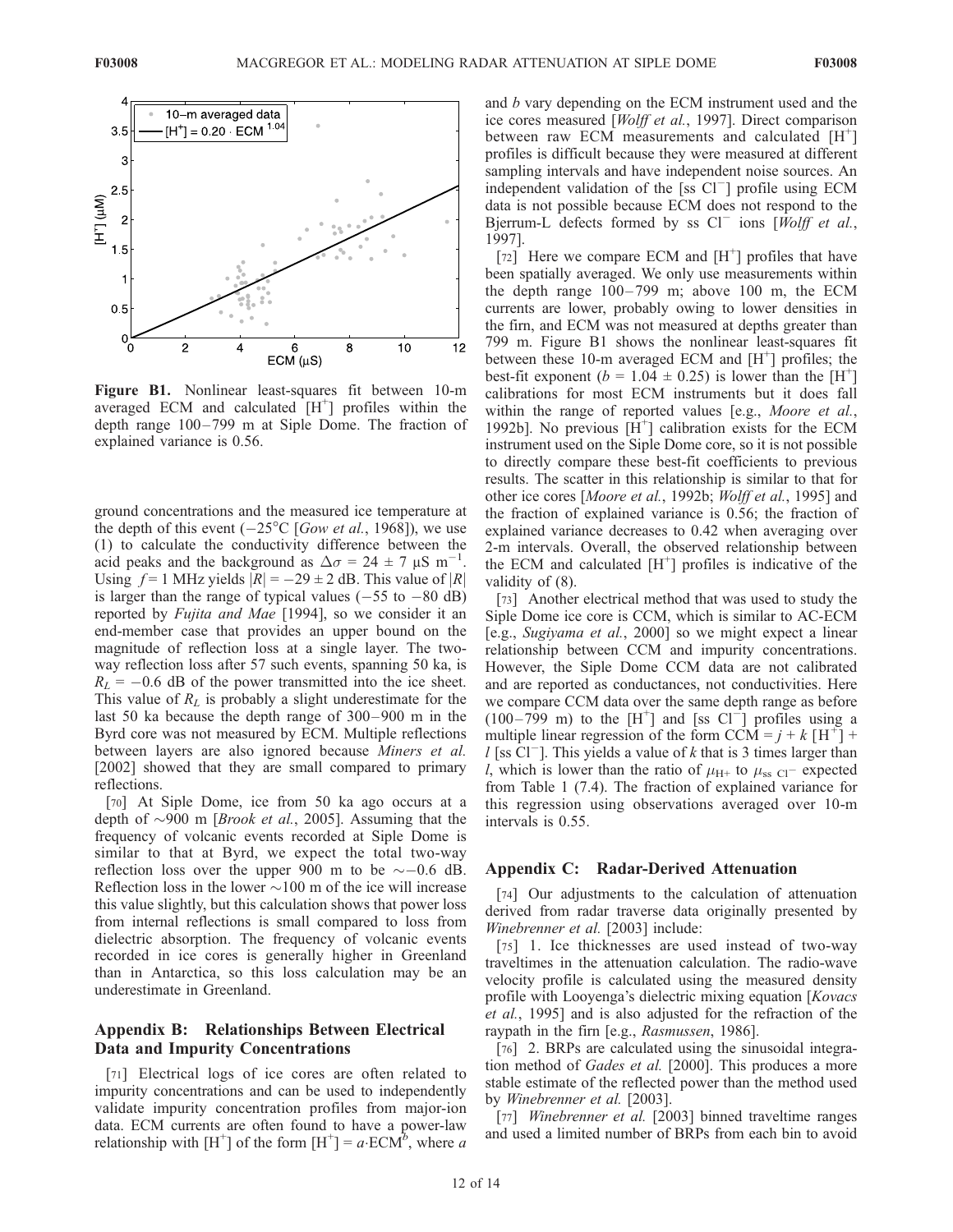

Figure C1. Normalized Siple Dome BRPs from traverse data versus ice thickness. Normalized BRP is calculated as the left-hand side of (C1). The solid line is the nonlinear least-squares fit to these data. The traverse data span 54 km both north and south of the ice divide. The best-fit depthaveraged attenuation rate is  $25.3 \pm 1.1$  dB km<sup>-1</sup>; the fraction of explained variance is 0.97.

biasing the fit. However, we find that this binning procedure does not significantly alter the fit. Here we do not bin the data and all BRPs within 54 km of the ice divide are used.

[78] Winebrenner et al. [2003] used a nonlinear leastsquares relationship that included a calibration for geometric spreading. We eliminate the need to calibrate for geometric spreading by normalizing the BRPs by  $BRP_0$ , which is the mean BRP value of all traverse data within 1 km of the Siple Dome ice divide,

$$
\frac{\text{BRP}}{\text{BRP}_0} = \frac{H_0^2}{H^2} \exp\left[-\frac{2}{L_a^*}(H - H_0)\right],\tag{C1}
$$

where  $L_a^*$  is the depth-averaged attenuation length, H is ice thickness and  $H_0$  is the mean ice thickness from all the bed reflections within 1 km of the Siple Dome ice divide. We use a nonlinear least-squares fit to find the value of  $L^*_{a}$  that minimizes the root-mean-square of the residuals between the data and the fit using (C1).  $L_a^*$  is converted to a depthaveraged attenuation rate using (10).

[79] The application of this method to all of the Siple Dome traverse data within 54 km of the ice divide is shown in Figure C1. The revised radar-derived depth-averaged attenuation rate calculated using this method is  $25.3 \pm$ 1.1 dB  $km^{-1}$ , where the uncertainty is the 99% confidence interval. This value is  $0.6$  dB km<sup>-1</sup> less than the value calculated by Winebrenner et al. [2003].

#### References

- Arcone, S. (1995), Numerical studies of the radiation patterns of resistively loaded dipoles, J. Appl. Geophys., 33, 39-52.
- Barnes, P., and E. Wolff (2004), Distribution of soluble impurities in cold glacial ice, *J. Glaciol.*, 50, 311-324.
- Barnes, P. R.F., E. W. Wolff, R. Mulvaney, R. Udisti, E. Castellano, R. Röthlisberger, and J.-P. Steffensen (2002), Effect of density on electrical conductivity of chemically laden polar ice, J. Geophys. Res., 107(B2), 2029, doi:10.1029/2000JB000080.
- Bentley, C., N. Lord, and C. Liu (1998), Radar reflections reveal a wet bed beneath stagnant Ice Stream C and a frozen bed beneath ridge BC, West Antarctica, J. Glaciol., 44, 149-156.
- Bevington, P. (1969), Data Reduction and Error Analysis for the Physical Sciences, 1st ed., 336 pp., McGraw-Hill, New York.
- Bogorodsky, V., C. Bentley, and P. Gudmandsen (1985), Radioglaciology, 1st ed., Springer, New York.
- Brook, E., J. White, A. Schilla, M. Bender, B. Barnett, J. Severinghaus, K. Taylor, R. Alley, and E. Steig (2005), Timing of milennial-scale climate change at Siple Dome, West Antarctica, during the last glacial period, Quat. Sci. Rev., 24, 1333–1343, doi:10.1016/j.quascirev.2005.02.002.
- Camplin, G., and J. Glen (1973), The dielectric properties of HF-doped single crystals of ice, in Physics and Chemistry of Ice, edited by E.Whalley, S. Jones, and L. Gold, pp. 256 – 261, Royal Soc. Canada, Ottawa.
- Castellano, E., S. Becagli, J. Jouzel, A. Migliori, M. Severi, J. Steffensen, R. Traversi, and R. Udisti (2004), Volcanic eruption frequency over the last 45 ky as recorded in Epica-Dome C ice core (East Antarctica) and its relationship with climatic changes, Global Planet. Change, 42, 195 – 205, doi:10.1016/j.gloplacha.2003.11.007.
- Clarke, G., N. Lhomme, and S. Marshall (2005), Tracer transport in the Greenland ice sheet: Three-dimensional isotopic stratigraphy, Quat. Sci. Rev., 24, 155 – 171, doi:10.01016/j.quascirev.2004.08.021.
- Clow, G., R. Slatus, and E. Waddington (1996), A new high-precision borehole-temperature logging system used at GISP2, Greenland and Taylor Dome, Antarctica, J. Glaciol., 42, 576 – 584.
- Corr, H., J. Moore, and K. Nicholls (1993), Radar absorption due to impurities in Antarctic ice, Geophys. Res. Lett., 20, 1071 – 1074.
- Cullen, D., and I. Baker (2001), Observations of impurities in ice, Microbiol. Res. Technol., 55, 198 – 207.
- Dixon, D., P. Mayewski, S. Kaspari, S. Sneed, and M. Handley (2004), A 200 year sub-annual record of sulfate in West Antarctica, from 16 ice cores, Ann. Glaciol., 39, 545 – 556.
- Eisen, O., F. Wilhelms, U. Nixdorf, and H. Miller (2003), Revealing the nature of radar reflections in ice: DEP-based FDTD forward modeling, Geophys. Res. Lett., 30(5), 1218, doi:10.1029/2002GL016403.
- Engelhardt, H. (2004), Thermal regime and dynamics of the West Antarctic ice sheet, Ann. Glaciol., 39, 85 – 92.
- Evans, S. (1965), Dielectric properties of ice and snow—A review, J. Glaciol., 5, 773 – 792.
- Fujita, S., and S. Mae (1994), Causes and nature of ice-sheet radio-echo internal reflections estimated from the dielectric properties of ice, Ann. Glaciol., 20, 80-86.
- Fujita, S., M. Shiraishi, and S. Mae (1992), Measurement on the dielectric properties of acid-doped ice at 9.7 GHz, IEEE Trans. Geosci. Remote Sens., 30, 799–803.
- Fujita, S., T. Matsuoka, T. Ishida, K. Matsuoka, and S. Mae (2000), A summary of the complex dielectric permittivity of ice in the megahertz range and its applications for radar sounding of polar ice sheets, in Physics of Ice Core Records, edited by T. Hondoh, pp. 185-212, Hokkaido Univ. Press, Sapporo, Japan.
- Fujita, S., N. Azuma, H. Motoyama, T. Kameda, H. Narita, S. Matoba, M. Igarashi, M. Kohno, Y. Fujii, and O. Watanabe (2002), Linear and non-linear relations between the high-frequency-limit conductivity, AC-ECM signals and ECM signals of Dome F Antarctic ice core from a laboratory experiment, Ann. Glaciol., 35, 321-328.
- Fujita, S., H. Maeno, and K. Matusoka (2006), Radio-wave depolarization and scattering within ice sheets: A matrix-based model to link radar and ice-core measurements and its application, J. Glaciol., 52, 407 – 424.
- Fukazawa, H., K. Sugiyama, S. Mae, H. Narita, and T. Hondoh (1998), Acid ions at triple junction of Antarctic ice observed by Raman scattering, Geophys. Res. Lett., 25, 2845 – 2848.
- Gades, A., C. Raymond, H. Conway, and R. Jacobel (2000), Bed properties of Siple Dome and adjacent ice streams, West Antarctica, inferred from radio echo-sounding measurements, *J. Glaciol.*, 46, 88-94.
- Gogineni, P., T. Chuah, C. Allen, K. Jezek, and R. Moore (1998), An improved coherent radar depth sounder, J. Glaciol., 44, 659 – 669.
- Gow, A., and H. Engelhardt  $(2000)$ , Preliminary analysis of ice cores from Siple Dome, West Antarctica, in Physics of Ice Core Records, edited by T. Hondoh, pp. 63 – 82, Hokkaido Univ. Press, Sapporo, Japan.
- Gow, A., H. Ueda, and D. Garfield (1968), Antarctic ice sheet: Preliminary results of first core hole to bedrock, Science, 161, 1011 – 1013.

<sup>[80]</sup> Acknowledgments. J. MacGregor, D.Winebrenner, and H. Conway were supported by National Science Foundation grant OPP 02-29490; K. Matsuoka was supported by National Science Foundation grant ANT 03- 38151. The Siple Dome density data were provided by the National Snow and Ice Data Center, University of Colorado at Boulder. We thank Associate Editor G. Flowers, R. Jacobel, and an anonymous reviewer for careful and constructive reviews.